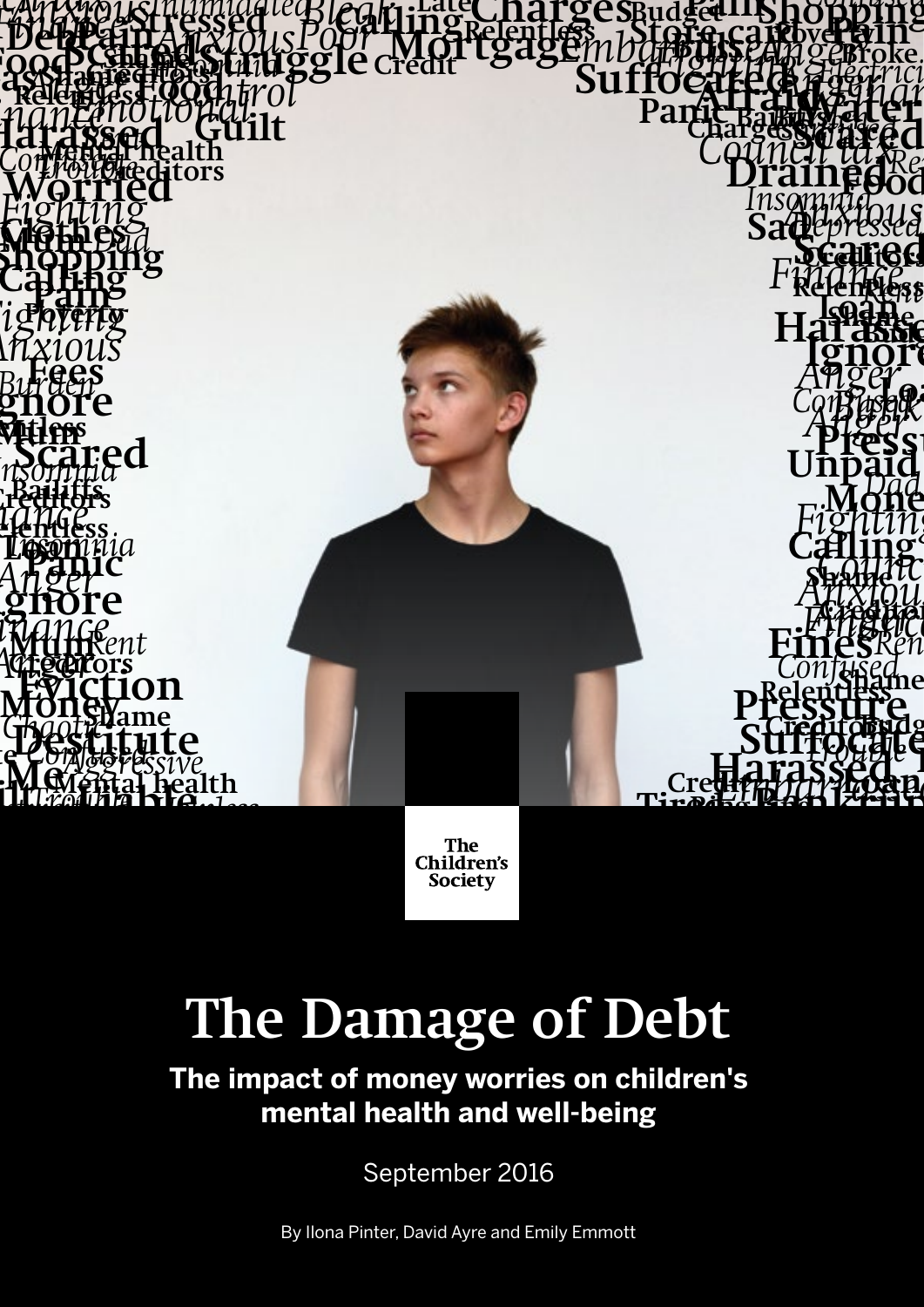There are around **2.4 million** children living in families with problem debt in England and Wales.

Children living in families with problem debt are **5 times** more likely to be at risk of having low well-being than those not facing difficulties with debt.

An estimated **half a million** children living in families with problem debt have low well-being.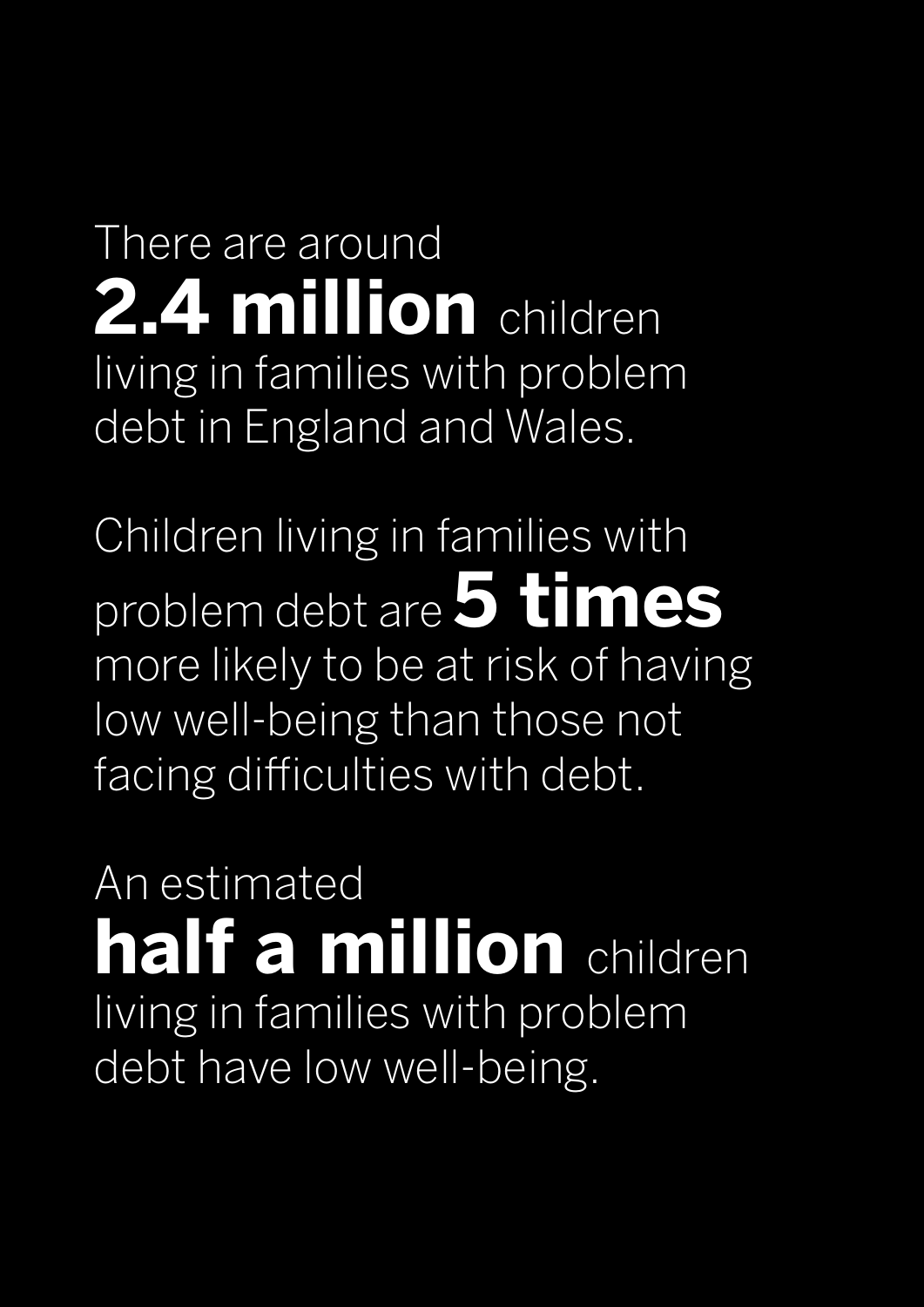| Contents                                                                                                                 | 3  |
|--------------------------------------------------------------------------------------------------------------------------|----|
| <b>Executive Summary</b>                                                                                                 | 4  |
| Introduction                                                                                                             | 5  |
| Methodology                                                                                                              | 6  |
| <b>Chapter 1</b><br>Existing evidence on the links between debt, poverty and<br>children's well-being and mental health  | 8  |
| <b>Chapter 2</b><br>Analysis of the quantitative data                                                                    | 12 |
| <b>Chapter 3</b><br>What young people and parents told us about the impact<br>of debt and low income on their well-being | 18 |
| <b>Conclusions and Recommendations</b>                                                                                   | 26 |

#### Acknowledgements

We are very grateful to all the children, young people and parents who took part in this research, for sharing your experiences and stories with us. We would like to thank London Family Voice, Lancashire Children's Rights, Norfolk Young Carers Forum, Great Yarmouth and Gorleston Young Carers, Carers Trust Cambridgeshire and MyBnk for helping to organise focus groups and interview participants. A special thanks also goes to members of our advisory group for their expertise and advice – Joseph Surtees, Paula Lavis, Polly Mackenzie and Dr Thomas Richardson. Finally a big thanks to all those at The Children's Society who worked on this report – particularly Anastasia French, Sorcha Mahony, Larissa Pople, Phil Raws, Jim Davis, Cath Morris, Jo Petty, Angi Lewis, Sarah Wayman, Lucy Capron, Sam Royston and Emilie Smeaton from Paradigm Research.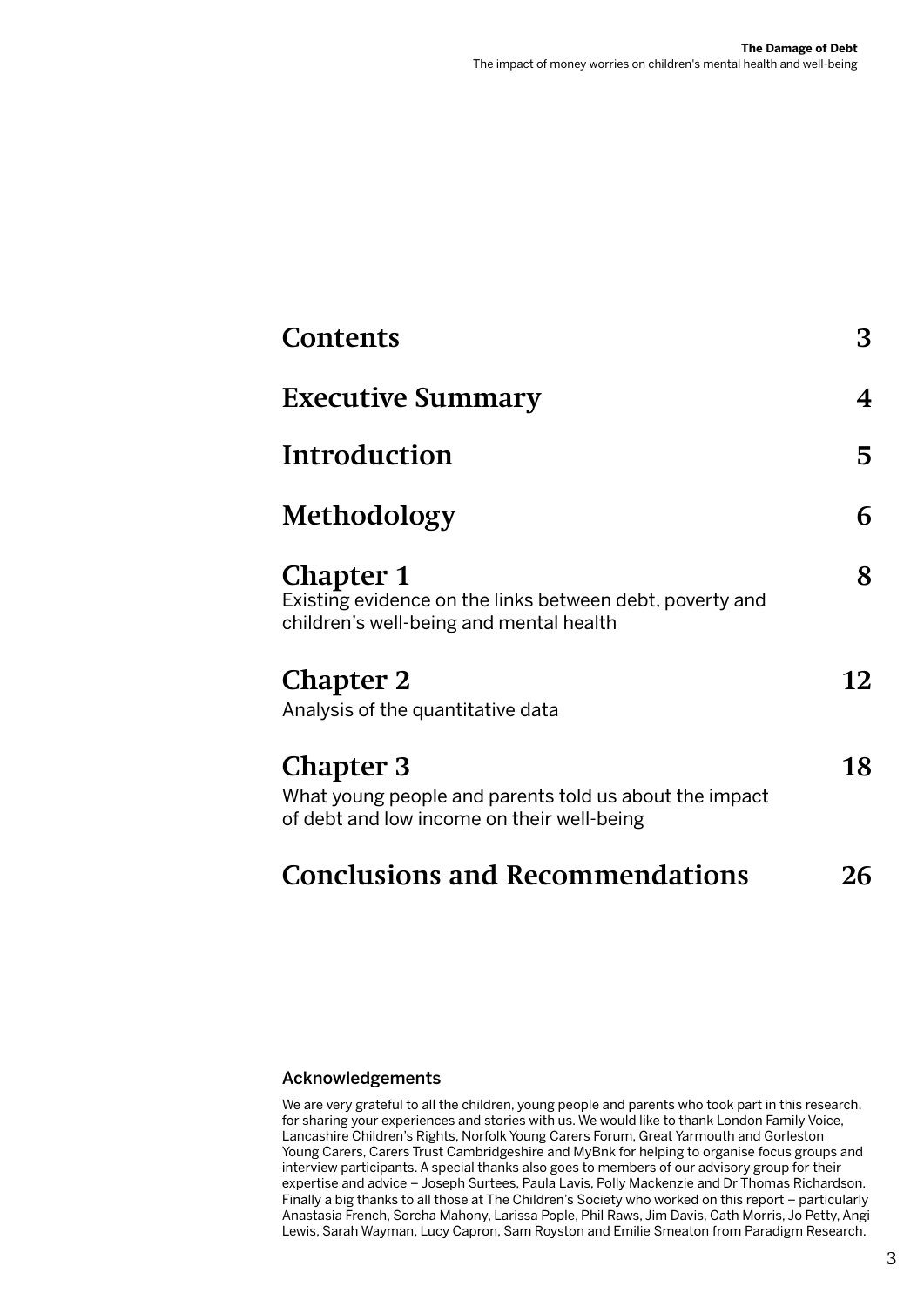### **Executive summary**

Building on The Children's Society's previous research, the aim of this study was to provide fresh insights on how low well-being and poor mental health in children are linked to household poverty and problem debt; and to explore the views of children and parents who live in low income households with debt problems on how their family's financial situation affects their well-being and mental health. Based on our findings, we provide a series of policy recommendations to address these issues and ultimately to improve the lives of children and young people.

#### **Key findings from the research:**

■ According to our original analysis of quantitative data, debt and poverty are associated with separate effects on children's mental health. Children living in low income households are at greater risk of having poor mental health. Separately, the number of debt types – rather than the overall amount of debt a family has – is associated with poorer mental health in children. Children in families with multiple debt types are at greater risk of experiencing mental health problems than children in families with fewer debt types.

 $\blacksquare$  However, this relationship is mediated by financial difficulties and income. Thus, children in families on a high income without financial difficulties appear to be protected from the potential negative impact of number of debt types on their mental health.

Around 5% of children in households who have no difficulties with debt are predicted to have low well-being, compared to 23% of children in households who have debt with arrears – this means that children in households who have debt with arrears are five times more likely to have low well-being than those with no difficulties with debt.

■ Both parents and children said experiences of debt left them feeling stressed, anxious and depressed – some parents reported specific symptoms like migraines, sleeplessness or losing weight, or had received specific treatment like being on anti-depressants.

 $\blacksquare$  There was an overwhelming sense of shame and embarrassment felt by both parents and children – parents felt ashamed of not being able to manage money effectively; children felt embarrassed by being unable to afford normal things like their peers, and being unable to socialise.

■ Children felt guilty, anxious and felt like failures about not being able to help their parents deal with debt – it had an impact on their confidence and feelings of self-worth.

Debt led to arguments within families between parents, parents and children, and between siblings, and left parents feeling like they were not in control of their lives and could not protect their children.

Debt meant not being able to go on outings, take part in activities like sports or school trips, missing out on things like birthdays, extended family gatherings or family holidays – it left parents and children feeling isolated and excluded; debt meant not being able to spend quality time with family members.

 $\blacksquare$  It is difficult to disentangle debt from other money problems as well as from other problems faced by family members, like physical health and domestic violence and existing mental health issues, all of which can further affect children's well-being and mental health. Nevertheless, it was clear from what parents and young people told us that debt had an important impact on their lives.

#### **Headline recommendations:**

 $\blacksquare$  Introduce a statutory 'breathing space' scheme to protect families and young people from charges, mounting interest rates and enforcement action until they can put in place an affordable repayment plan.

■ Make sure that all families and young people can access adequate financial support if needed to prevent them from falling into problem debt.

**Make sure parents and young** people in poverty and problem debt can access appropriate counselling and mental health support.

A full list of detailed recommendations is available at the end of the report.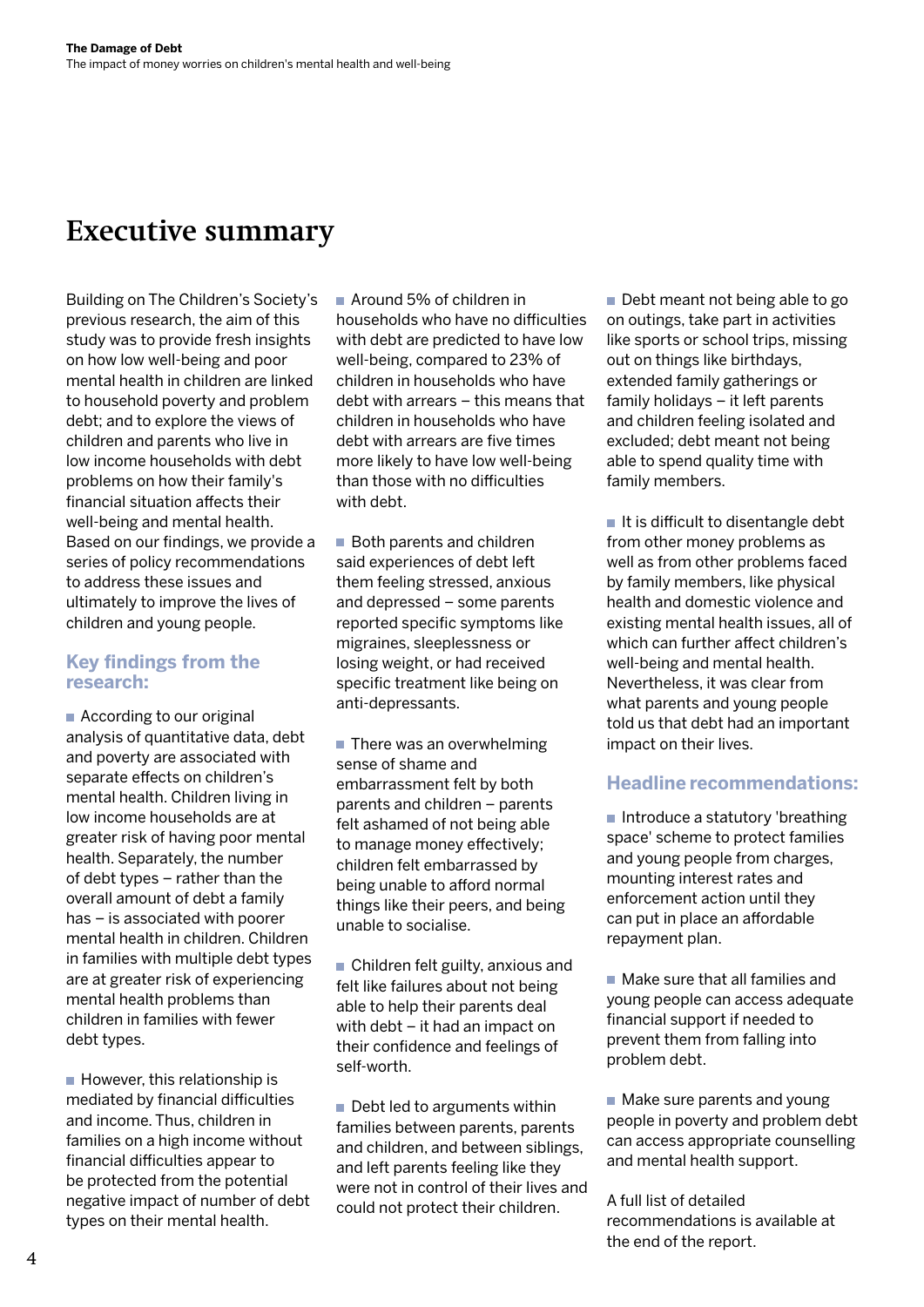## **Introduction**

In recent years the issue of personal debt and its impact on families, particularly those living on low income, has become salient. While there is already a considerable body of evidence on how debt affects adults, much less is known about the impact on children. Yet according to our research, there are around 2.4 million children living in families with problem debt<sup>1</sup> in England and Wales.

A review commissioned by The Children's Society in 2014 found that families with children are 'more vulnerable to income and expenditure shocks which subsequently create debt problems'.2 Families may take on higher levels of credit commitments than other household types to meet the additional welfare and developmental needs of children. At the same time, their childcare responsibilities mean that parents are limited by the kind of employment they can undertake. Parents often turn to credit to fill the income or expenditure shock, which leads to further interest and charges leading to a 'debt trap' where finances spiral out of control. For example in our previous research we found that 46% of families we surveyed did not believe they could afford to pay an unexpected expense of £500.

Our research for the Debt Trap<sup>3</sup> report (2014) – and three subsequent reports (Payday not Playday<sup>4</sup>, Show Some Warmth<sup>5</sup> and Wolf at the Door $6$ ) – exposed the range of ways in which debt is impacting on children.

As highlighted in the Debt Trap, the reduced living standards experienced by families in debt, coupled with the 'shocks' and disruption to children's lives caused by these events within the family environment, can affect children's well-being and mental health. While some of this may be mitigated by children's individual attitudes and personalities, the degree to which parents are able to manage financial problems effectively and shield their children from these effects is also an important factor.

'My husband got hit on the recession with the building trade so we lost everything… I had a four bedroomed house over there which we mortgaged; we lost it…We did get hit hard.'

Mum

Our research has shown that the impact of debt on children can be both direct and indirect. The strain placed on family relationships by financial difficulties associated with debt – whether this leads to arguments between parents, or between children and parents – is an important consideration which demonstrates an indirect impact

of debt on children's well-being. On the other hand, experiencing first-hand the emotional distress and fear of having bailiffs coming to the house or being evicted from your home can have a direct and lasting impact on a child. Importantly, there are other factors which may be linked to economic shocks affecting a family – such as families having to move house and children losing touch with their friends – that will have additional implications for children's well-being. As such it can be difficult to disentangle the specific impact of debt on children's well-being from other related life events.

Based on our present and past research, it is clear that this is an under-researched area and there is limited evidence on the precise nature of the relationship between problem debt and children's mental health and well-being. While more is known about the links between adult mental health and debt, very few studies look specifically at the links between family debt and children's mental health, and particularly whether there are any causal links.

Given the lack of available research in this area, this report seeks to explore the links between problem debt and children's well-being and mental ill-health in greater detail, and to provide a series of policy recommendations to address these issues and ultimately to improve the lives of children.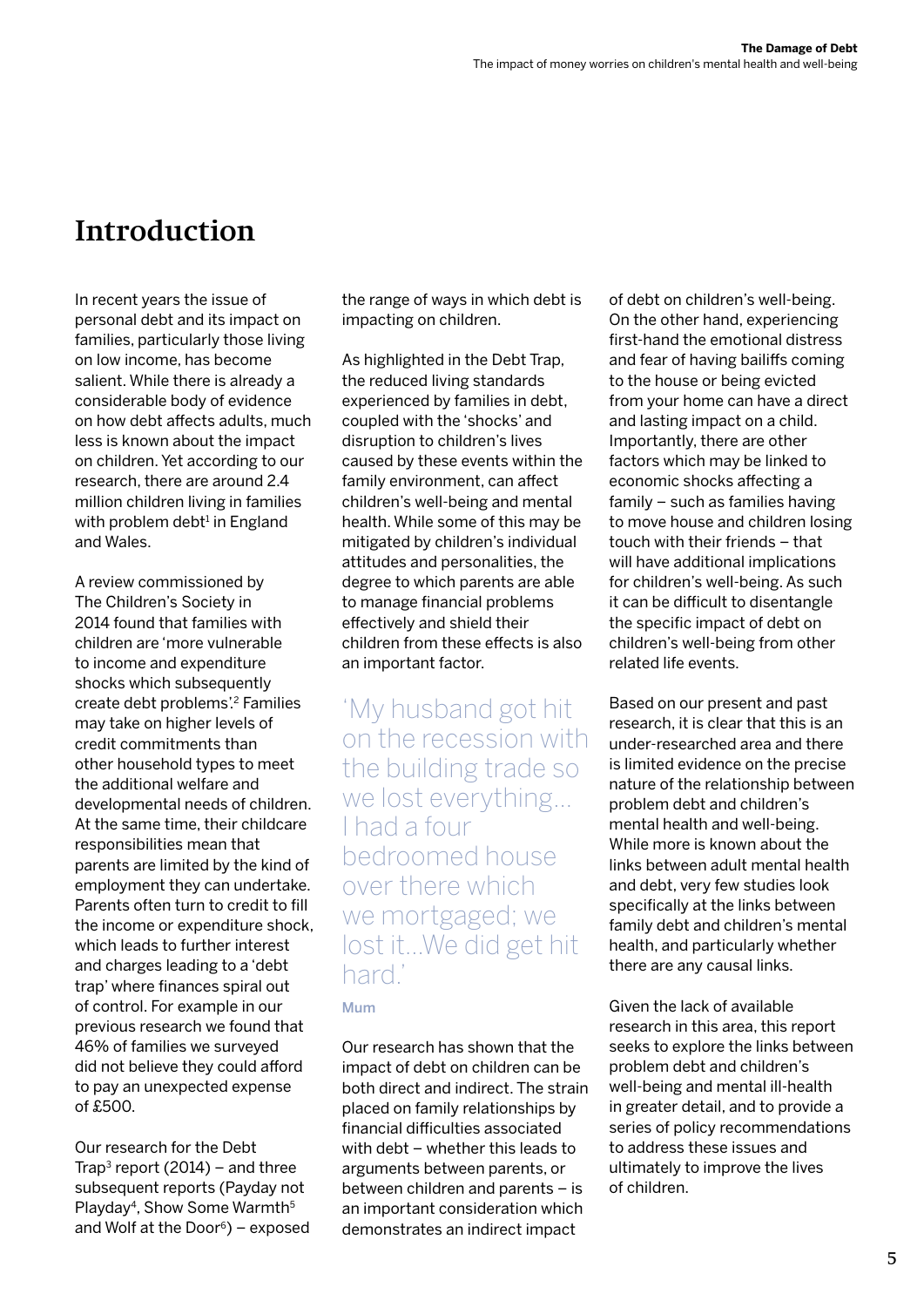# **Methodology**

The aim of this study was to provide fresh insights on how low well-being and poor mental health in children are linked to household poverty and problem debt. The study also explores the views of children and parents who live in low income households with debt problems on how the financial situation of their family affects their well-being and their mental health. We did not aim to explore the causal relationship between debt and poverty on children's mental health or well-being, however some of these issues were touched on by the parents and young people through our qualitative interviews.

For the purpose of this study, 'problem debt' refers to households who are currently or have in the past been in arrears on a household bill or credit commitment7 ; 'well-being' refers to how a person feels about themselves and their life<sup>8</sup>; and 'mental health' refers to specific symptoms that a person may be experiencing such as stress, anxiety and depression, or to formally-diagnosed and treated conditions.9

The study utilised a multi-method approach including:

a review of existing academic and grey literature

 $\blacksquare$  a quantitative analysis of the Millennium Cohort Study (MCS) to explore the links between debt indicators and the Strength and Difficulties Questionnaire (SDQ)

which provides a proxy measure for some mental health issues

- an analysis of data from The Children's Society's well-being survey, exploring the effect that debt and income had on children's self-reported subjective well-being and how they feel about their life
- a series of interviews and focus groups with young people and parents.

We conducted individual semistructured interviews with 13 parents and six children as well as three focus groups with 15 young people.10 Two focus groups involved young people leaving care ('care leavers') while one group involved young people with caring responsibilities within their family ('young carers').

We interviewed families who had personal experiences of living on low income and debt at some point. Although the financial circumstances and experiences of families were explored with parents and children – for example by talking about the level of debt, numbers of creditors that families had, and their experience over time – each individual's interpretations of what these concepts mean will differ. Through the interviews we wanted to better understand some of the reasons why debt may be having an impact on children's well-being and mental health issues. As part of the interviews we asked about parents' and children's emotional well-being, and the thoughts

and feelings they associated with their experiences of living in debt. We tried to find out how debt problems were linked to stress, anxiety and depression – particularly by children and young people – and whether there were any differences between different children within the family. We also conducted focus groups with care leavers and young carers to understand the particular challenges and pressures faced by young people who either have caring responsibilities for family members or who are on their own and unable to rely on the support of families. The project also sought advice from an external advisory group made up of experts from the field of adult and young people's mental health, debt and poverty.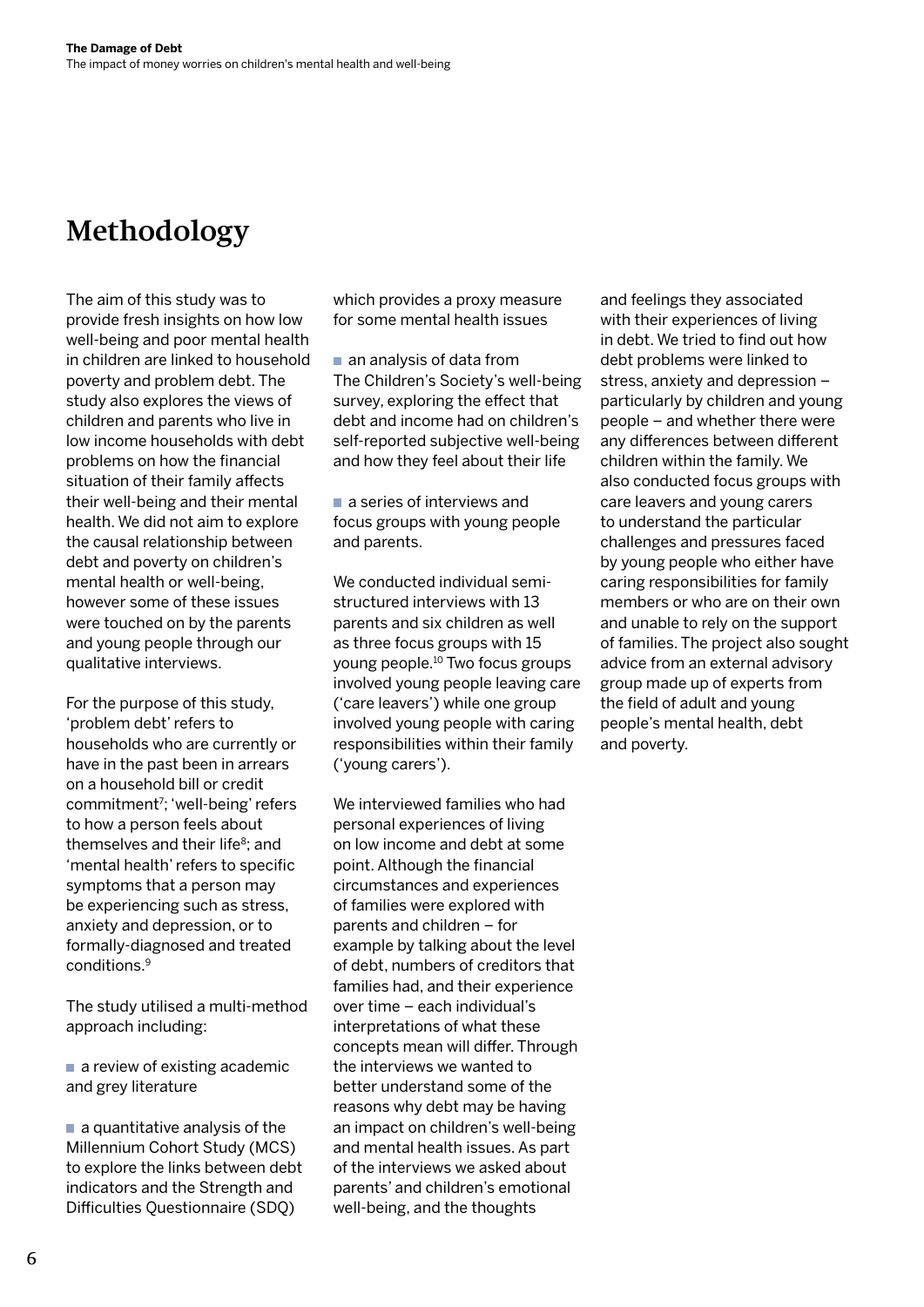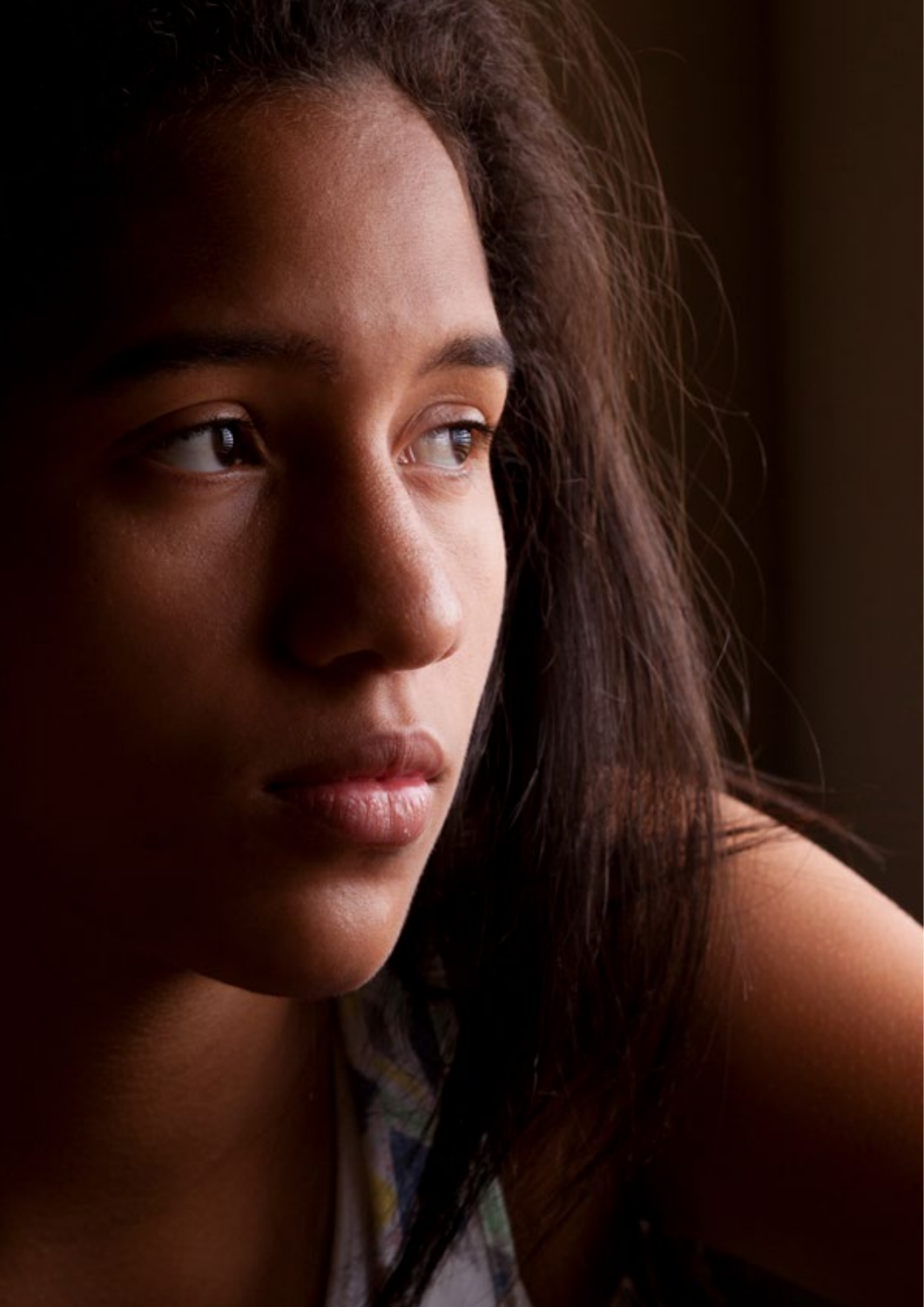# **Chapter 1:** Existing evidence on the links between debt, poverty and children's well-being and mental health

Previous research by The Children's Society<sup>11</sup> has suggested that financial difficulties experienced by families have a detrimental effect on the wellbeing and mental health of parents as well as children and young people. Our Debt Trap research (2014) showed that of those who responded to our survey, half of parents in arrears (47%) said that their financial situation caused their children emotional distress. A quarter said that it had resulted in their children feeling stressed or anxious and 19% said that it contributed to them having mood swings.12 When we asked the children in families in problem debt<sup>13</sup> for their perspective, 58% reported feeling worried about their family's financial situation – this compares to 31% of those not in arrears.14 However, our previous research did not look in detail at how these feelings may come about, or how these may be linked to mental ill-health in children.

To explore what evidence already exists on the impact of problem debt on children's mental health and well-being we conducted a review of academic and grey literature including research from the UK and abroad.15

'A credit card isn't your money...You're spending money that you don't have and you've got to pay it back. So you're living in debt for, like all your life, practically… I'd rather just not have it because once you have it you're stuck with it.'

Young person, 17

#### **Studies with children and young people**

Although this area of research is still largely underexplored, researchers have begun to shed light on the links between problem debt and children's mental health and well-being. For example a recent study in the US<sup>16</sup> estimated associations between the total amount of parental debt and four types of debt (home mortgage, student loan, automobile and unsecured debt) with children's socioemotional well-being which is measured using an index based on behaviour problems in children.17 Using populationbased longitudinal data for over 9,000 children and their mothers observed annually or biennially from 1986 to 2008, the study showed that greater total debt was associated with poorer

child socioemotional well-being. However, this association varied by type of debt. Specifically, higher levels of home mortgage and education debt were associated with greater socioemotional well-being for children – whereas higher levels of, and increases in, unsecured debt were associated with lower levels of, and declines in, child socioemotional well-being. The researchers suggest that debt may not be universally harmful for children's well-being, particularly if used to invest in a home or in education. However, unsecured debt is negatively associated with socioemotional development. This may reflect limited financial resources to invest in children and/or parental financial stress.

Other evidence focuses on the broader impact of financial difficulties experienced by families on children's mental health and well-being. For example one study published in 2004 considered the influences of economic hardship on children's mental health during a nationwide economic recession in Finland, based on data from over 500 families including 12 year old children and their mothers and fathers, from a population sample. The findings suggested that (in that context), economic hardship<sup>18</sup> could lead to deterioration in children's mental health, concluding that a reduction in disposable family income constitutes 'a risk for child mental health through increased economic pressure and negative changes in parental mental health,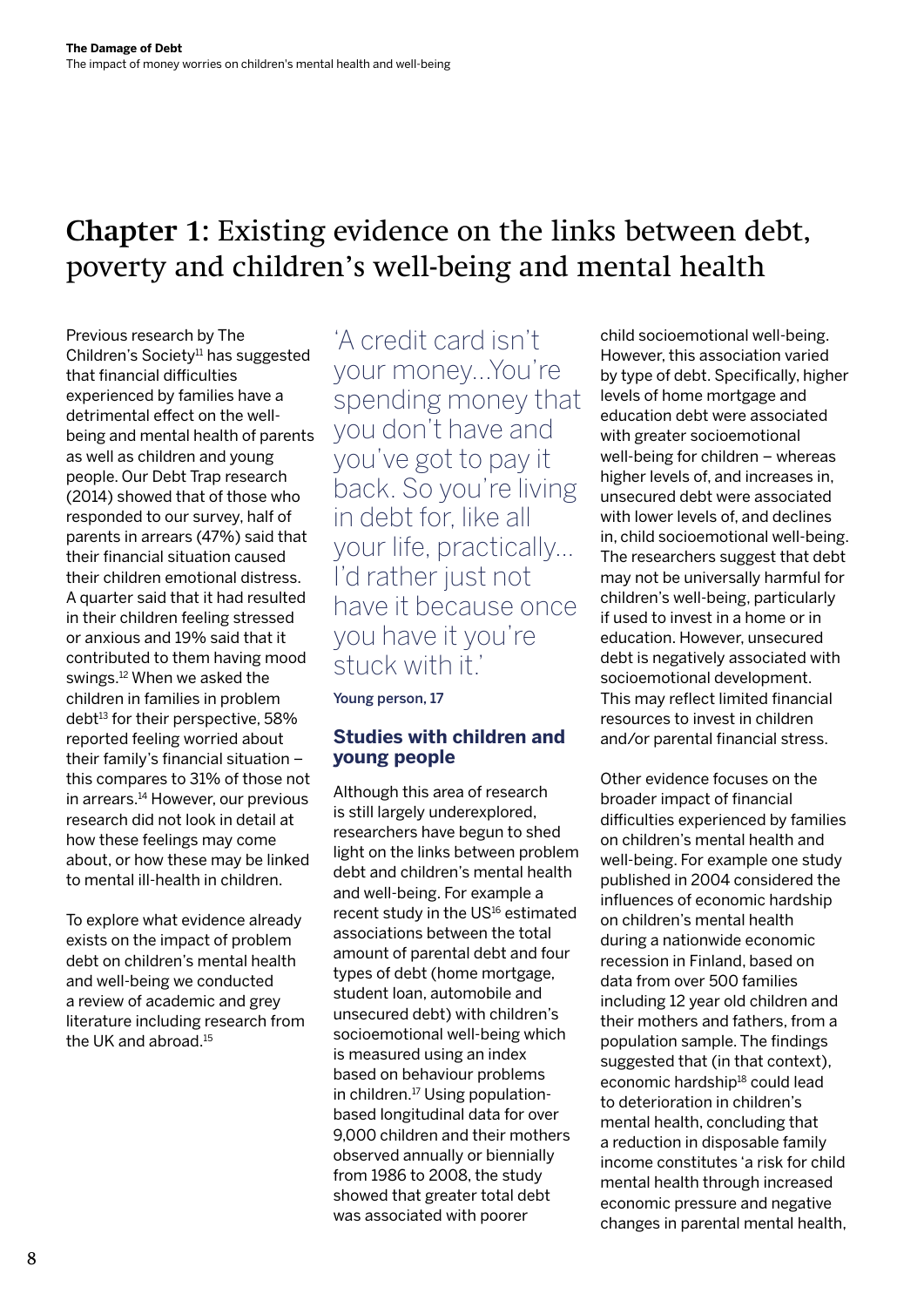marital interaction, and parenting quality'.19 It is important to note though that this study did not focus solely on debt, but rather a broader spectrum of economic hardship.

Due to the way in which data collection is conducted, some studies on debt and mental health of adults do capture data about children (for example see reference to the metareview by Jenkins et al below, which includes data on 16 and 17 year olds). In addition, some research focuses on young adults living independently. For example, findings from Action for Children's<sup>20</sup> research in 2014 showed that 67% of households across the UK headed by 18–25 year olds have unsecured debt.<sup>21</sup> The research argues that young people who experience financial problems are more likely to take risks, be unsafe or become homeless. This can affect their mental health and employment prospects.

What is clear is that there is currently a lack of evidence pertaining explicitly to the impact of problem debt and children's mental health and well-being. While studies show links between debt and adult or parental mental ill-health, very little is available where children's mental health is concerned. Therefore, some of our literature review relies on learning from adult-based studies about the emotional impact of debt on a household to gain a better insight. The lack of existing evidence makes original research in this area a priority.

#### **Studies with adults**

We know from national datasets that adults with mental health problems in Britain are more likely to report debt problems than those who don't have mental health problems.<sup>22</sup> For example, research from Leicester University (2005), which analysed the British Household Panel Survey (BHPS), found that adults in charge of household finances who have outstanding credit, excluding mortgage debt, and who have higher amounts of such debt, are less likely than average to report high levels of psychological wellbeing.23 More recently, research by Citizens Advice (2014) found that nearly three in four people (73%) seeking debt help from the charity said their money worries were making them feel stressed, depressed or anxious.24

#### **Types of mental health issues**

In our qualitative interviews we explored a range of symptoms linked to mental ill-health and low well-being including stress, depression and anxiety. Although we did not ask children or parents specifically about diagnosed mental health conditions, in some cases this information emerged naturally. Some of the available literature explores whether debt is linked to specific mental health symptoms. For example, research published in the European Journal of Public Health<sup>25</sup> in 2012 has shown that adults in debt are three times more likely than those who are not in debt to have common mental disorders including depression and anxiety. The research showed that the prevalence of mental health

issues existed irrespective of the source of the debt. A systematic review and meta-analysis of the links between unsecured debt and mental and physical health found that depression and debt were linked, and that those with depression are more than twice as likely to be in debt. The study also found that debt was associated with more severe symptoms of depression.<sup>26</sup>

Furthermore, a study<sup>27</sup> from the United States – which looked at the associations of multiple indices of financial debt with psychological and general health outcomes among 8,400 young adult respondents from the National Longitudinal Study of Adolescent Health – found that reporting high financial debt relative to available assets is associated with higher perceived stress and depression, as well as worse self-reported general health outcomes. This study is particularly significant as it controlled for prior socioeconomic status, psychological and physical health. The researchers argue that 'debt is an important socioeconomic determinant of health' and needs further attention.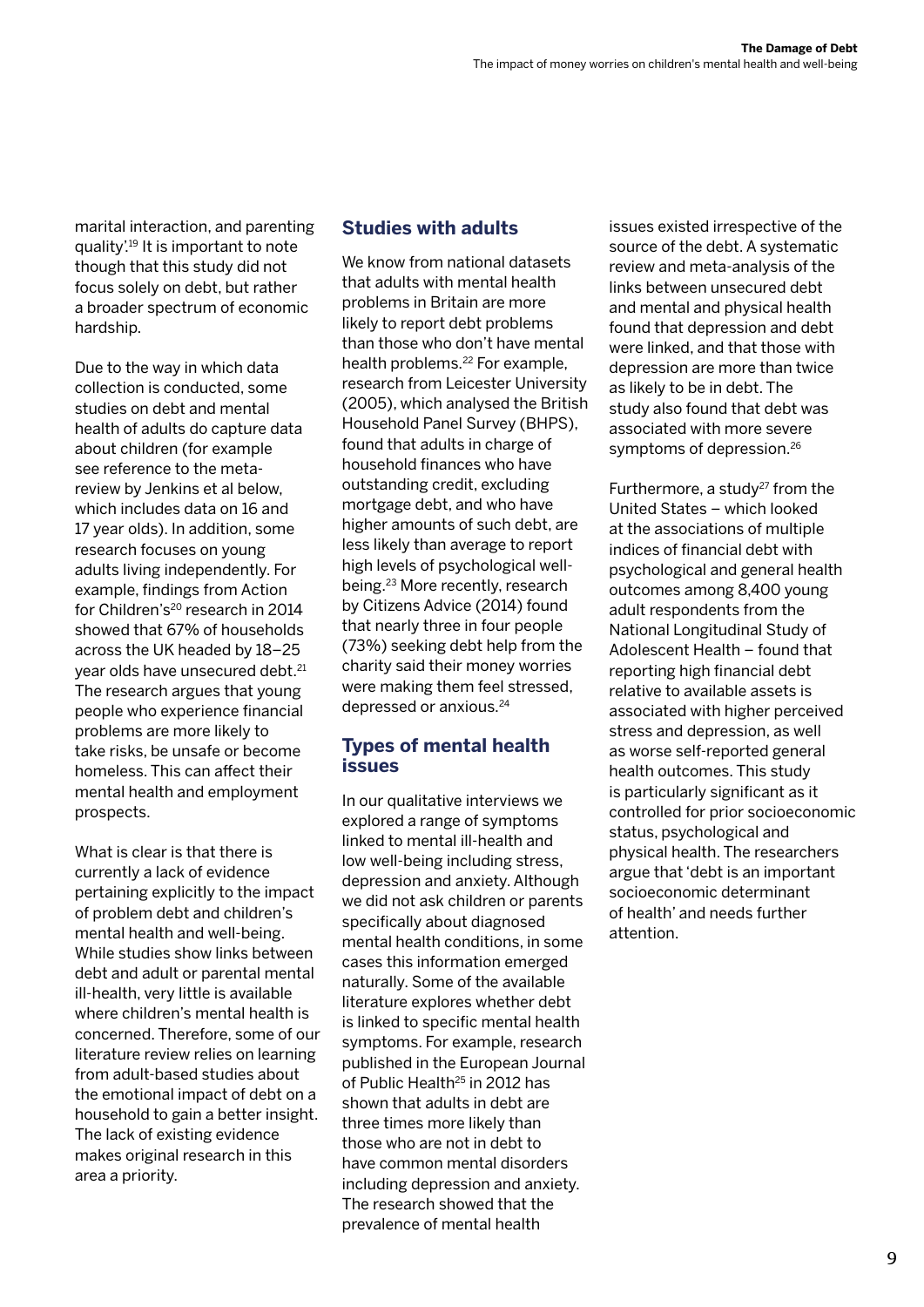'If you don't pay it back, it accumulates and gets bigger… my credit card was £800. So when I went to the hospital, by the time I came back and everything…after a couple of months, it has got into like almost £3,000… So you have to try and prevent that one from increasing because you'll pay that all your life.'

Single mum with young child

#### **Characteristics of debt**

As part of this research, we sought to better understand what specific characteristics of debt – such as the overall amount of debt and the number of creditors that families had – were linked to poor well-being and mental health in children. Our previous research has indicated that having multiple debts can have detrimental effects on children – we looked in detail at certain types of debt such as energy and council tax debt. However, less is known about how feelings of stress, depression and anxiety among children are linked to the number of different debt types that a family has or the overall level of debt. Existing research on debt experienced by adults suggests that the number of debts is significant. For example, Jenkins et al (2008) found that the more debts people<sup>28</sup> had, the more likely they were to have some form of mental disorder<sup>29</sup>, even after adjustment for income

and other sociodemographic variables. The study showed that people with six or more separate debts had a 'six-fold increase in mental disorder' after adjustment for income.30 A later study (2012) found that adults in debt from multiple sources, and who had to obtain money from pawnbrokers and moneylenders, had high rates of common mental disorder.<sup>31</sup> As mentioned earlier, there is some evidence that not all debt may negatively impact on children's well-being – with some debts (such as mortgages) potentially associated with positive outcomes.

#### **Differentiating problem debt from low income and other financial difficulties**

One issue we sought to explore in this research – through both our quantitative and qualitative analysis – was whether debt had a separate and independent impact on children's mental health and well-being to living

#### **Case study – Lydia, mum**

Lydia's family has experienced money problems for a long time and has built up significant debt with a number of creditors, including loans, overdrafts, store cards and credit cards. Lydia has found it very difficult to manage this and often does not open bills, subsequently accruing late payment charges.

She feels that her family's choices are significantly restricted due to her debt. The family has to keep to a very tight budget with no room for extra outgoings. They have just enough to buy basic food and she only purchases clothes from charity shops. They cannot go on any family trips or outings, and the debt puts a strain on relationships within her family. Lydia worries about the effect that being in debt has on her children and their anxiety and stress levels.

Being in debt significantly affects her mood, causing her stress and anxiety. She often feels exhausted and depleted by her debt problems, particularly in trying to deal with creditors. As a result of the stress of being in debt Lydia gets frequent migraines.

Despite trying to reduce payments with individual creditors numerous times, Lydia was unable to do this herself and this caused her great distress. Eventually she sought debt consolidation help and now pays a fixed monthly amount to one company that handles the payments to her creditors.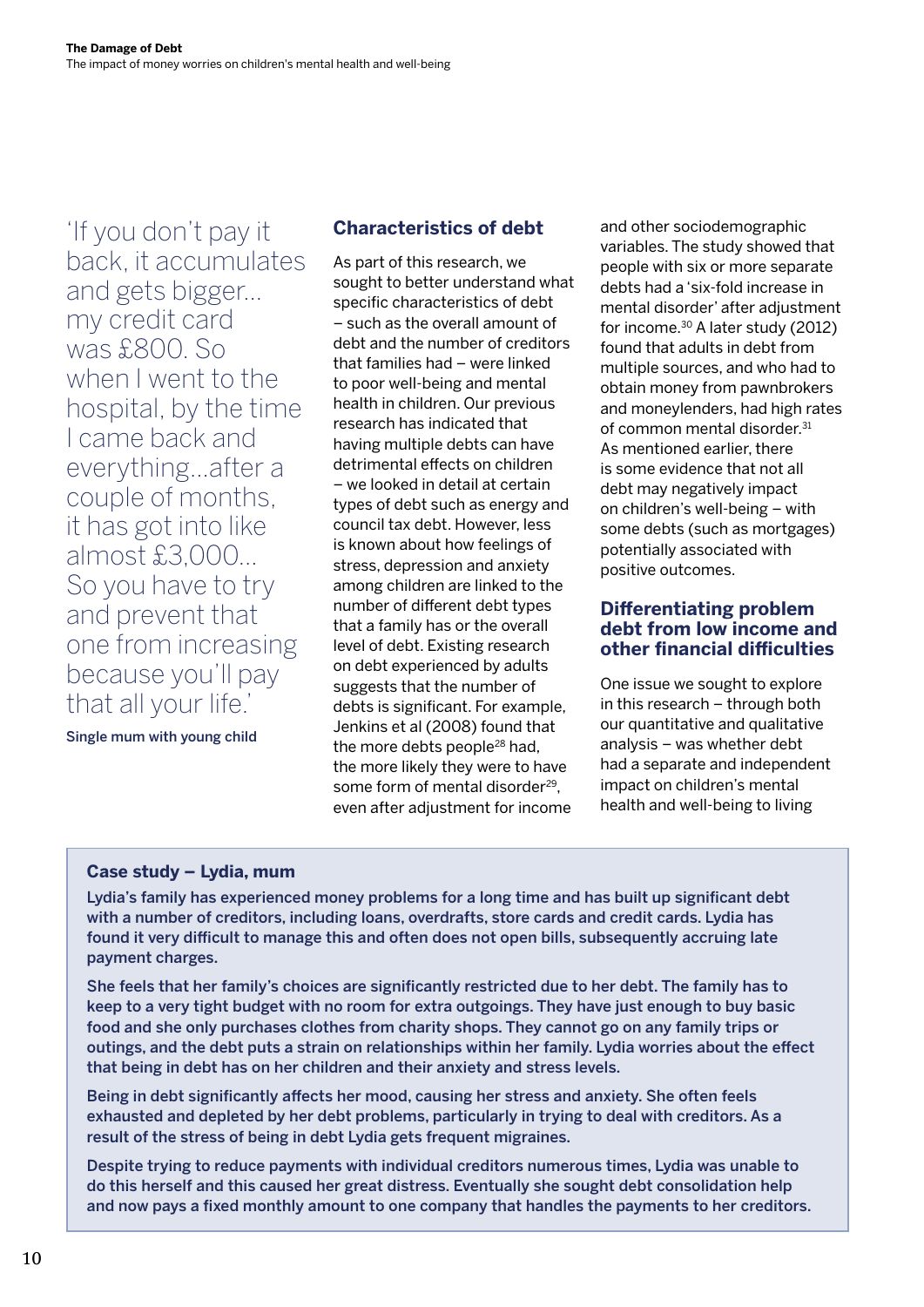in low income or other financial difficulties. As Berger and Houle (2016) point out, there is an abundance of research showing that 'low income, poverty, and economic hardship are associated with children's well-being'<sup>32</sup> and that these associations may be causal. A recent systematic review published in the UK on the impact of income on children's outcomes, including their mental health, also supports the argument that income poverty does matter when it comes to children's outcomes.<sup>33</sup> However, the evidence on the independent effects of problem debt on children's well-being – beyond debt's association with having a low income within the family – is limited. Our analysis of the Millennium Cohort Study in the next chapter suggests that there are independent effects of household debt, low income and financial difficulties (as reported by parents) on children's mental health.

#### **Considering causal links between debt and mental health**

One question which invariably arises from this area of study is the directional relationship between debt and mental health – do experiences of problem debt in families cause mental ill-health in parents and children or does mental ill-health (either parental or children's) lead to families falling into debt? Or does something else cause parents and children to experience both mental ill-health and debt?

Our report does not seek to answer these questions. From the limited evidence we have considered, this relationship seems complex, particularly as it relates to children. One systematic review of research on the links between indebtedness and health considers some of these causal links. For example, whilst the presence of debts may result in

emotional strain, there is also evidence to suggest that having mental health issues can lead to adults, including parents with dependent children, to experience problem debt.34 In fact, we know from our work with young carers that parents struggling with mental health issues, for example, are less able to provide for their families and may find themselves being forced to borrow money as a result. Similarly, we know that children's mental and physical health problems can have an effect on their parents' ability to maintain their level or types of employment and can lead to income shocks pushing families into debt.

Whatever the direction of causality, the link between debt and children's well-being and mental ill-health is significantly underexplored. The aim of our report therefore is to add further insight to this area of study.

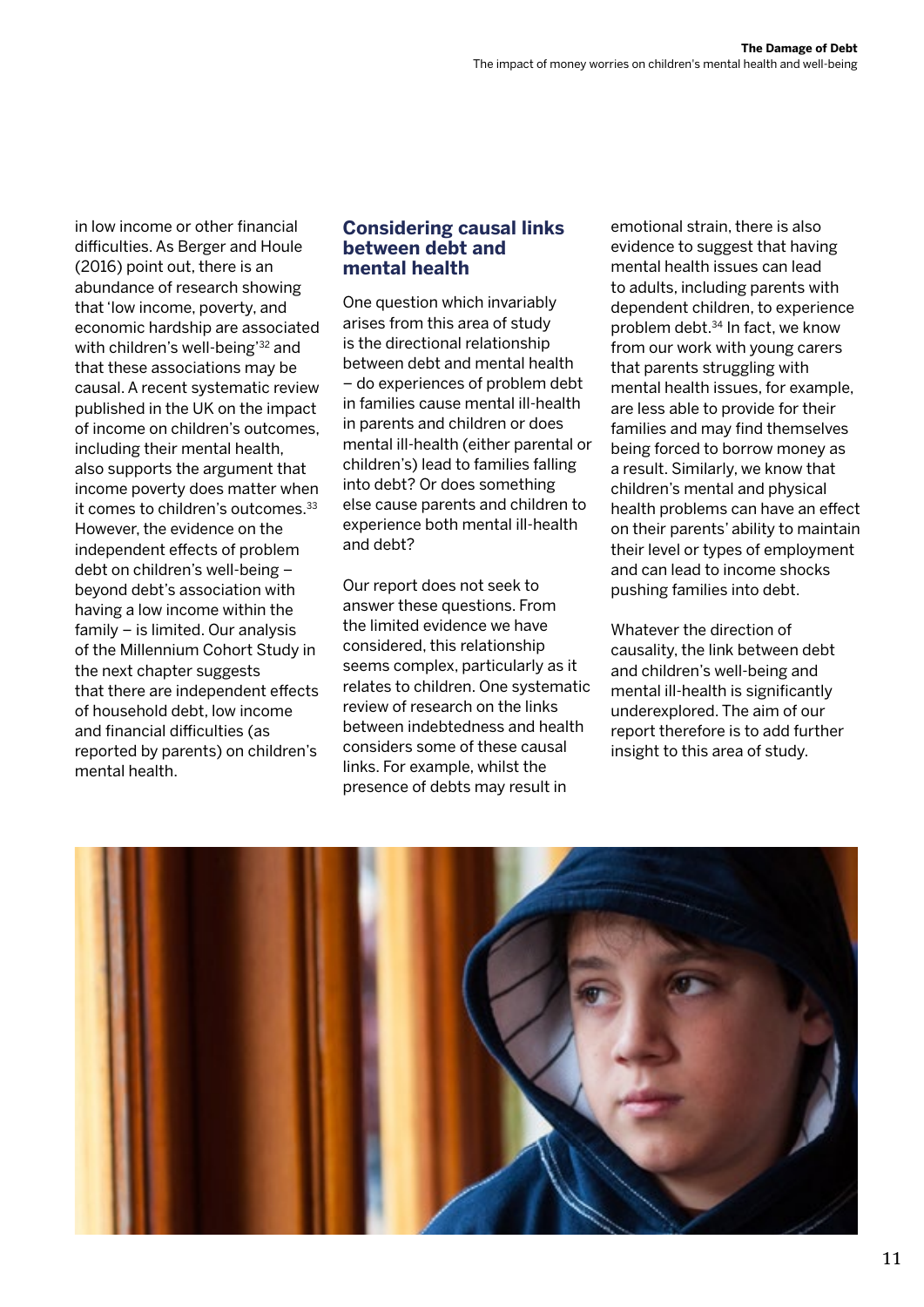### **Chapter 2:** Analysis of the quantitative data

Our recent review of the available evidence has shown that poverty and other financial difficulties are associated with greater risks of mental ill-health in children and young people.35 However, the impact of household debt on children's mental health and the separate effects that debt and poverty have on children remain underexplored. To understand these issues better, we analysed two national data sets: the Millennium Cohort Study and data from The Children's Society's wellbeing survey. Each survey includes different indicators of problem debt and household income, and children's mental ill-health and subjective well-being – so we have presented the analysis in two separate sections.

#### **2.1 Analysis of the Millennium Cohort Study**

Using the fifth wave of the Millennium Cohort Study – a national longitudinal birth cohort study of children born in 2000– 01 – our analysis explored the associations between different variables: household debt, household income and the selfreported financial difficulties expressed by parents, and an indicator of the mental health of children in the household.\*

The variables used in our analysis were: household income<sup>36</sup>, amount of debt<sup>37</sup>, number of debt types<sup>38</sup> and self-reported financial difficulties experienced by the

household.39 The mental health of the child was measured by parents' responses to the Strength and Difficulties Questionnaire within the MCS<sup>40</sup>. The SDO is widely used as a measure of children's mental health problems, with many validation studies suggesting that the SDQ is consistent across developed populations. Children who score highly on the SDQ are more likely to have psychiatric disorders such as anxiety and conduct problems41, and studies suggest that the SDQ is a good predictor of children's mental ill-health.42

The SDQ measures the five 'domains' of hyperactivity, emotional symptoms, conduct problems, peer problems and pro-sociality. The 'total difficulties' (TD) score used in this analysis is based on the first four of these domains (ie excluding pro-sociality) in order to capture children's social and emotional difficulties. In this wave of the MCS, the questionnaire was completed by the child's main parent (usually the mother). The parent was asked to rate 'how true' various statements were relating to the child's behaviour. For instance, parents were given statements such as the child 'often has temper tantrums,' and were asked to rate whether these statements were not true, somewhat true or certainly true. 43\*\*

#### **The impact of multiple debts, low income and financial difficulties on children's mental health**

Our analysis of the MCS data suggests that when families on low income are struggling financially, the number of debts they owe has a significant negative impact on children's mental health.

Our analysis found that higher numbers of debts were associated with higher total difficulties scores – indicating worse mental health in children. In particular, we found that for families on low income who report having financial difficulties, as the number of debts increases so too does the likelihood of children's mental health problems. However, for families on a high income who do not report financial difficulties, there are no associations between the number of debts they have and the total difficulties scores in children. So even where the number of debts increase, children's mental health is predicted to stay relatively constant. This relationship is demonstrated in Figure 1 on the next page.

<sup>\*</sup>The children in the cohort were aged around 11 years at the time of this survey.

<sup>12</sup> We conducted a series of quantile regressions to explore the associations between household financial situations and children's total difficulties scores.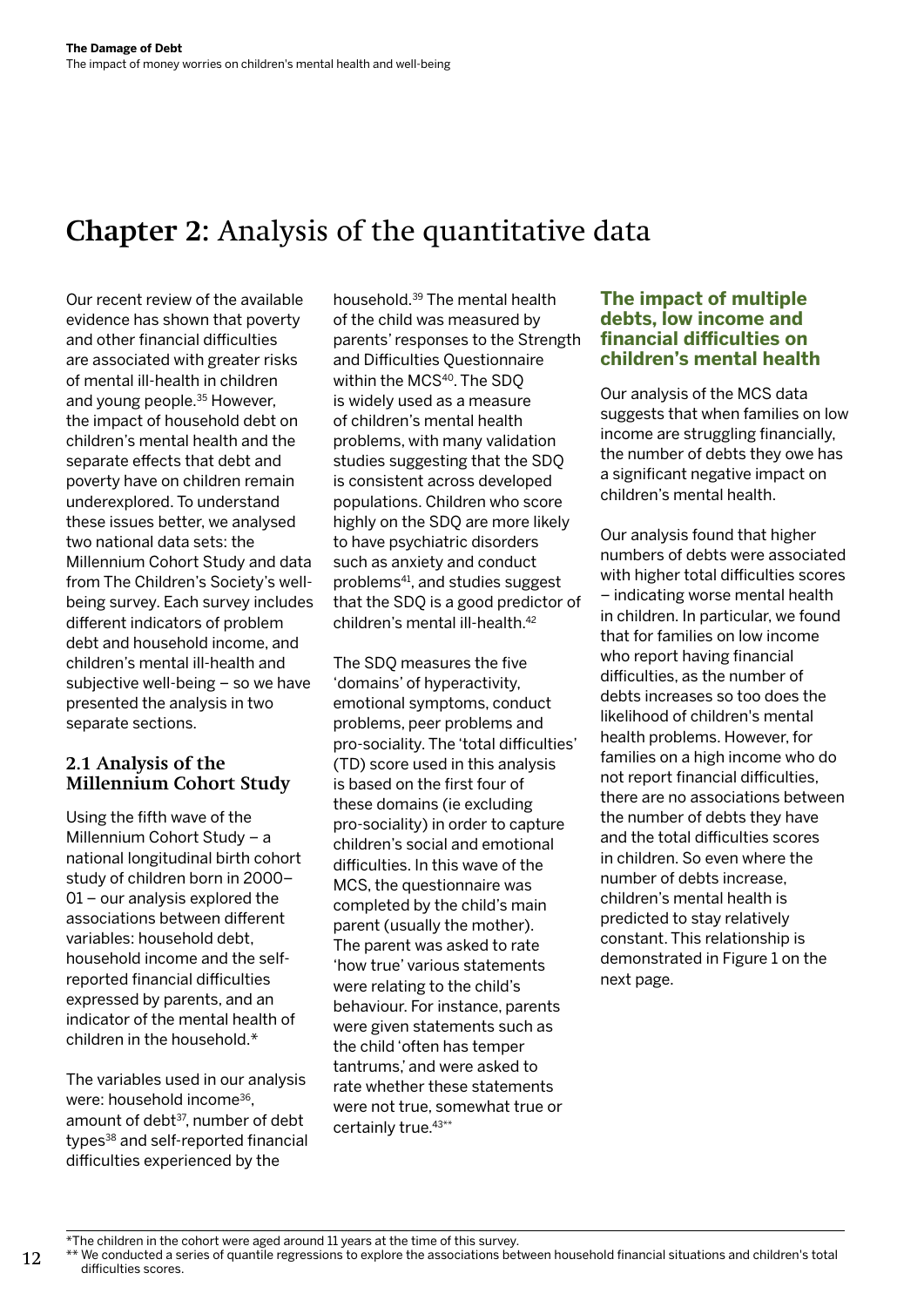#### **Figure 1: The graph below displays the predicted median total difficulties scores for children in the Millennium Cohort Study by different household financial situations.\***



#### **Predicted total difficulties score by number of debt types**

#### **Case study – Julia, mum**

Julia lives with her partner and two young children. Although she is currently on maternity leave and receiving statutory maternity pay, she normally works, as does her partner. Due to child care costs they have decided that the only way to make things work financially is for her partner to stop working and take care of the children when Julia returns to work.

When Julia reflects on how hard things have been she gets very distressed. Her partner suffers from depression and Julia feels that the debt situation has aggravated his condition. Their debts owed to several different creditors have accumulated over several years to tens of thousands. Their creditors include banks, loan companies and store cards. The main problem appears to be their low income. Despite both parents working, they are not able to afford the things that they feel a working family should be entitled to, such as having a nice home for their family and going on a family holiday once a year.

They were making minimum payments so were 'managing' until things stopped feeling sustainable – when the statutory maternity pay kicked in. They went to Citizens' Advice and StepChange for support.

<sup>\*&#</sup>x27;Lower income' is the bottom 25% of the OECD weekly income (monetary value = £178.30 a week), while 'higher income' is the top 25% of the OECD weekly income (monetary value =  $£454.50$ ).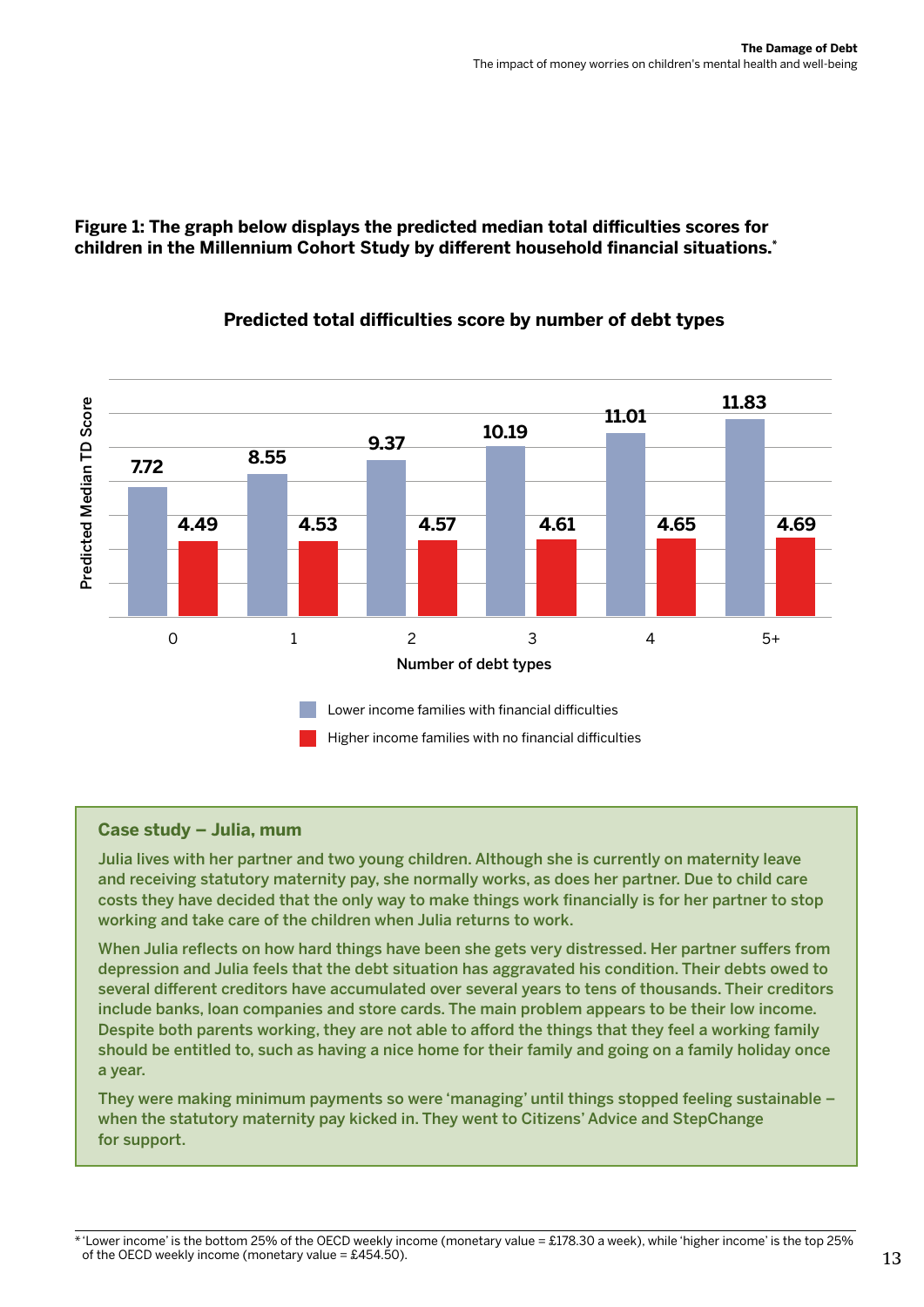#### **The impact of the amount of debt families have on children's mental health**

Our analysis of the MCS found that the amount of debt in a family has almost no association with total difficulties scores. However, children in households with very large amounts of debt have lower total difficulty scores, at a statistically significant level – implying that children in these families have better mental health. This may be because large debt reflects the ability of a household to borrow large amounts of money (such as for mortgages), which could reflect a good financial background. We also found that a higher weekly income within a household is associated with lower total difficulties scores – again implying better mental health in children.

As highlighted earlier in our literature review, there is some evidence to suggest that some types of debts – particularly those which allow for investment in homes like mortgages and parental education like student loans – may be associated with greater socioemotional well-being for children, whereas other debts are negatively associated with socioemotional development.

#### **Low income and financial difficulties and children's mental ill-health**

Our analysis of the MCS also highlighted that, regardless of whether the family had debts, children in low income families are more likely to have higher total difficulties scores than those in high income families. This means

that children in poorer households are more likely to suffer worse mental health than their more affluent peers. This is also true – though to a lesser extent – for children in families who reported financial difficulties within the household; reporting financial difficulties was associated with higher total difficulties scores in children indicating worse mental health in children.

#### **Conclusions from the MCS analysis**

From our analysis of the MCS we found that the monetary amount of debt is a poor predictor of children's mental health at age 11. However, the more debts a family has, the worse the child's mental health is likely to be. This is mediated by income and financial difficulties so that in high income families with no reported financial difficulties, there are no associations between numbers of debt types and children's mental

ill-health. However, in low income families experiencing financial difficulties, the more types of debt a household has, the worse children's mental health is likely to be. The analysis also showed that, regardless of how many debts their parents had, children in poorer families were more likely to suffer worse mental health than their more affluent counterparts.

These findings suggest that having to juggle different numbers of creditors could be an additional stressor for financially stressed households, particularly those already living on low income, and that these factors had a negative impact on children's mental health. A larger number of creditors could also imply that families had reached their credit limits and were taking out multiple credit cards, or more generally were more heavily reliant on consumer credit.

#### **Case study – Nick, teenager**

Ever since Nick can remember, his family have struggled with their finances. Growing up he has always been conscious of the household budget. His family has just enough money to cover the basics but they have to keep to a strict budget to do so. They have to make compromises on what they purchase, and Nick describes this as a time-consuming, shared family task which they are all involved in.

When Nick thinks about money problems and debts he thinks of household bills and other family outgoings. He often doesn't have enough money to buy himself new shoes or clothes and doesn't get to socialise with his friends much as he cannot afford the activities they do. He feels he is losing his connection with his friendship group as he doesn't get to hang out with them. Nick constantly feels anxious about his family's financial situation.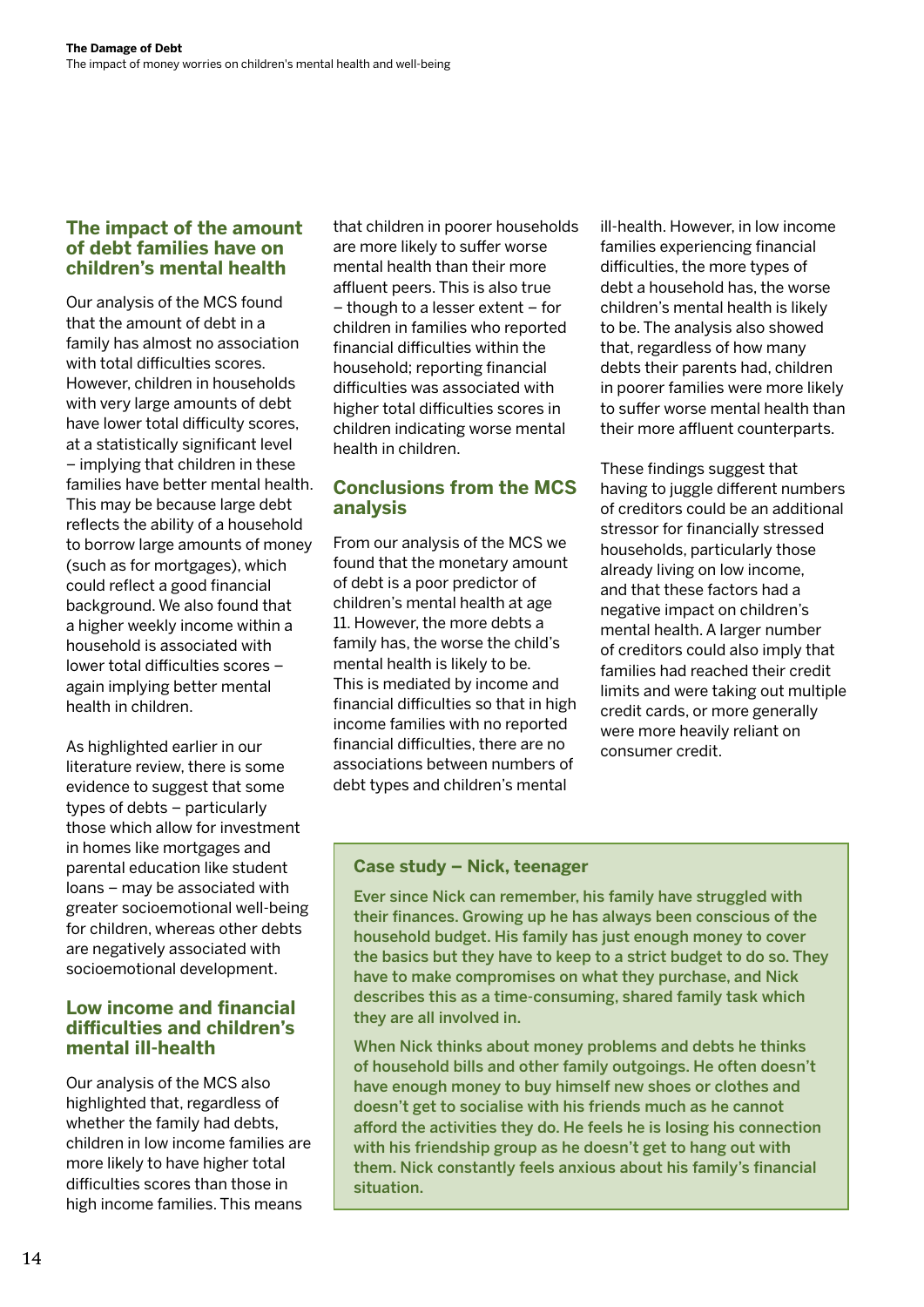#### **2.2 Analysis of The Children's Society's well-being survey data**

To further explore the links between debt and children's well-being, we analysed data from The Children's Society's well-being survey of children and parents in households across the UK, conducted in 2013. As part of this analysis we considered the associations between the household debt, as reported by parents within the household, and subjective well-being as reported by children themselves. The final sample involved 2,163 households with children aged 10 to 17 across the UK.

One adult in each household was asked to report on the extent of the family's difficulties with 15 types of debt<sup>44</sup> where responses

ranged from having no debt to having been in arrears for over 12 months <sup>45</sup> One child in each household was also asked about how they feel about their life through a series of five questions<sup>46</sup> in order to capture their subjective well-being.\*

#### **Findings from the analysis of children's subjective well-being**

Children living in households where parents reported debt with financial difficulties or debt with arrears were both more likely to have low well-being than those living in households without debt.47 According to our analysis, 23% of children – almost a quarter – are predicted to have low well-being in households with problem debt (ie households with arrears). But in households

experiencing difficulties with debt (ie without arrears) only 14% of children are predicted to have low well-being, while even fewer – 5% of children – are predicted to have low well-being in households that aren't experiencing difficulties with debt.

These results show that household debt is associated with children's subjective well-being, and that children in families experiencing difficulties with debt and being in arrears are at a greater risk of having low well-being. In particular, our analysis shows that children living in families with problem debt – those with arrears – are five times more likely to be at risk of low well-being than children in families who don't have difficulties with debt.

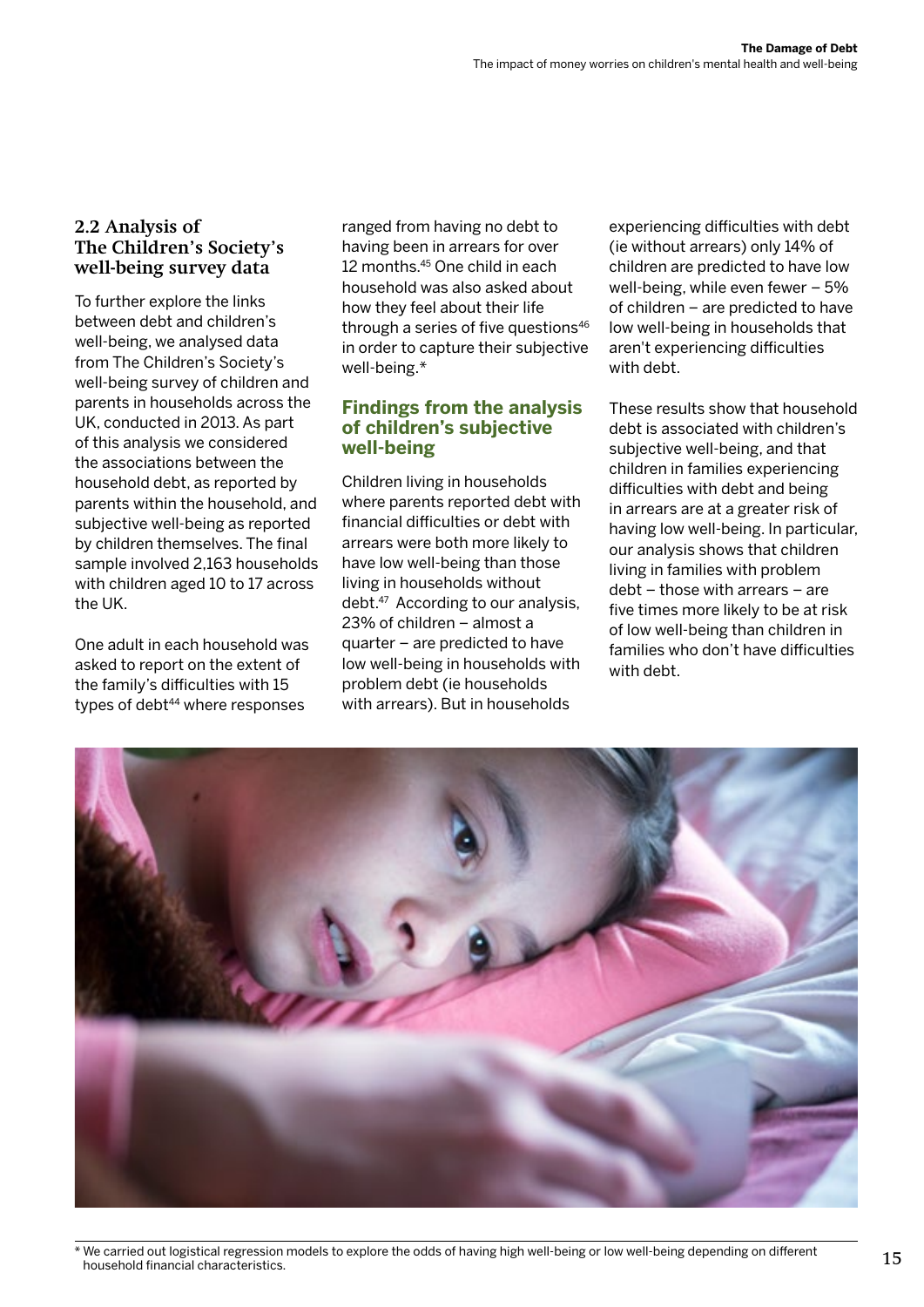**The Damage of Debt** The impact of money world in the induced and well-being and well-being and well-**Harassed Fighting Calling Calling**<br>Calling Calling<br>String 2 Te Struggle **Liverpresent Mandeler<br>Final demands<br>Final demand computer Depleted Ring ring Mental healthExhausted** *Helpless Control Overdue Burden* **MGS Debt Guilt Gui**<br>dr **Supping Struggle Eviction Destitute** Harassed **Ifore Index** *Anxious* **Emotional** *Anxious Anxious Finance Council tax* **Fire<br>11162<br>Entres** *Finance* **rereges**<br>*Ance* **Antanie Gifforde Lui a** *Anger Anger* **Creditors** *Fighting* **Poverty Fighting Scenare**<br>Shameerika **TOIISY**ame **Bailiffs Mental health Mental health Relentless Relentless Relentless Calledors**<br>Cultures **Creditors** LShb **Biskapidid** *Helpless* **Mathesa** *Burden* **Elikony**<br>Friothi *Rent Rent Confused Trouble* **Confused** *Insomnia Insomnia* **Liable Pessive**<br>**Liable Mental hea**<br>Liable Trouble Worred **Scared Schiffers**<br>Scared Based<br>Schared Hotel **Panici Food Pain**<br>Fain **Pain Fees F**oney **Calling STRASSED Mummmmm Mummer** *Aggressive* **Loan** 

**ClothesAggressive**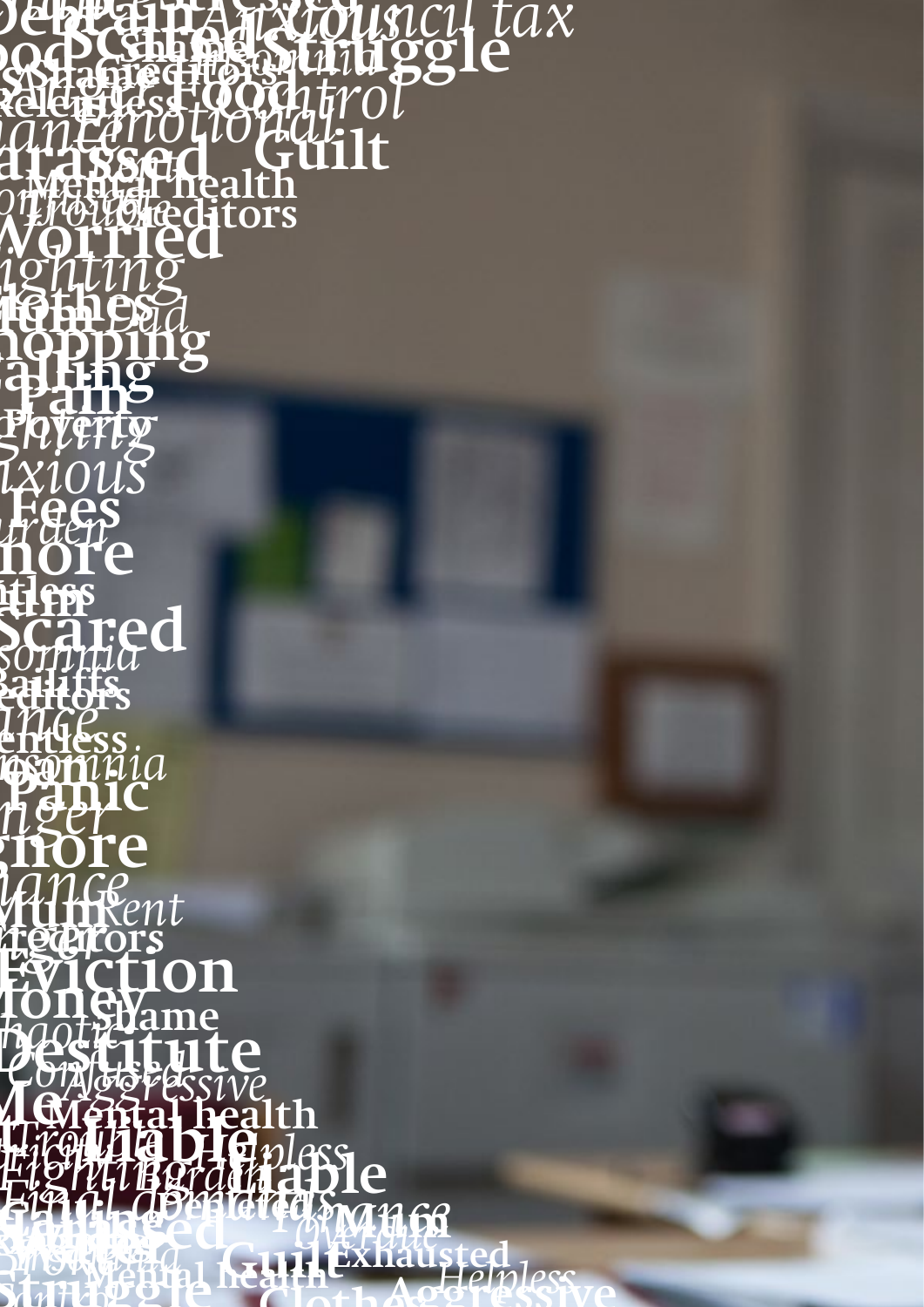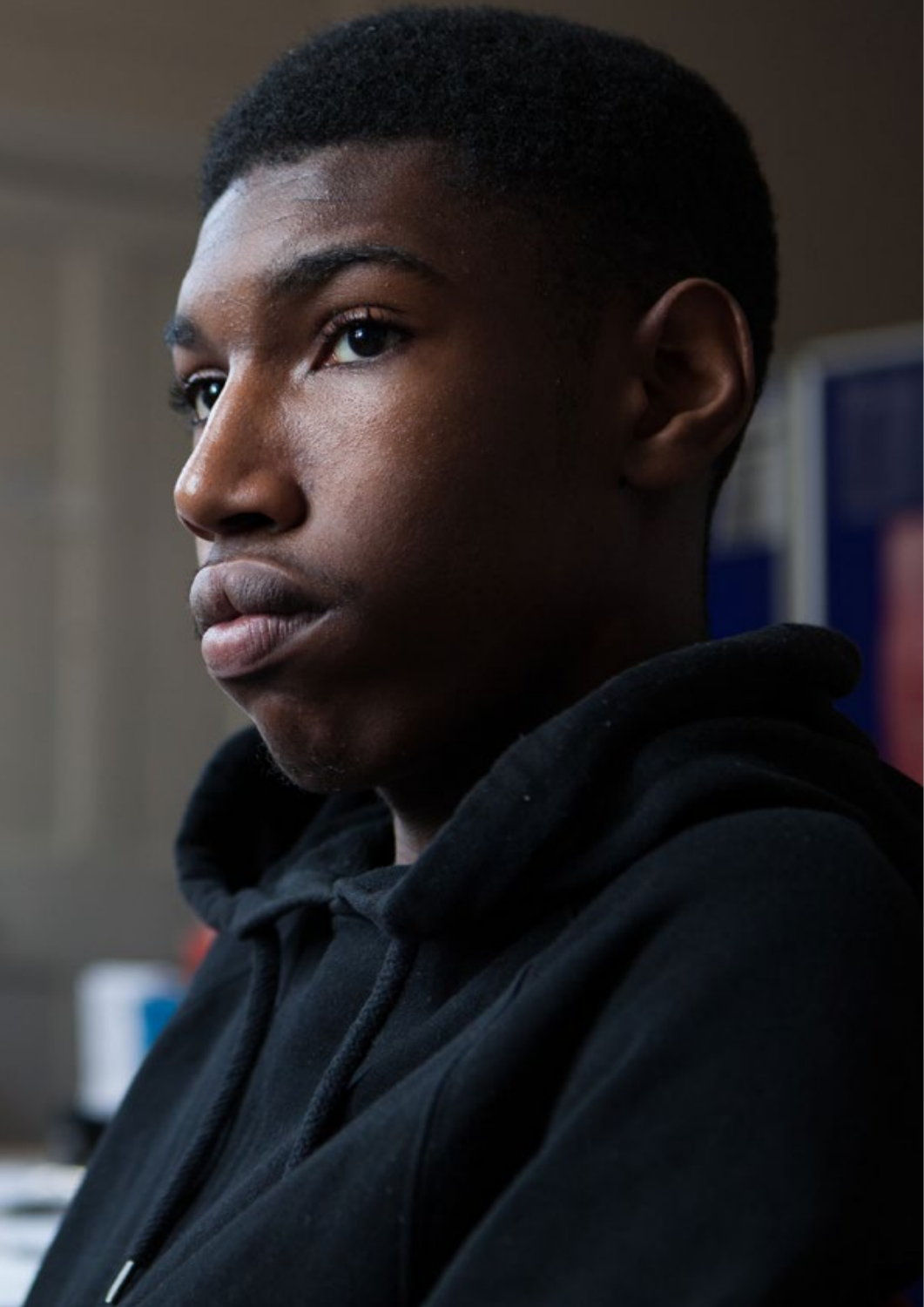## **Chapter 3:** What young people and parents told us about the impact of debt and low income on their well-being

To find out more about how problem debt and low income might be affecting young people's emotional well-being, we interviewed 13 parents and six children individually, using a semi-structured interview format to talk about their experiences. We also spoke to 15 young people through three focus groups; two involved young people who were 'care leavers' and one involved children and young people who had caring responsibilities within their families (referred to as 'young carers'). The young people we spoke to – either through individual interviews or focus groups – were aged between 11 and 21.

The findings from the qualitative part of our research are set out in this chapter under a number of key themes and through a series of anonymised case studies. All the names in case studies have been changed and key identifying information has been excluded to protect participants' anonymity.

#### **Families' financial situations**

The families we interviewed had varying levels of debt – either currently or in the past. These ranged from several thousand pounds of debt to around £40,000. Most families we spoke to reported having a range of creditors including utility companies, council tax debt, student loans, store and bank cards, among others. Families

also told us about owing money to friends and family members, including in some cases their adult children, while some families owed money to acquaintances or members of their community. In addition to borrowing money, families spoke about doing odd jobs and helping out others in their community – for example elderly residents at their local church – to earn extra money.

#### **Reasons for families getting into debt**

There were many different reasons and circumstances which contributed to families getting into debt. Echoing findings from our 2014 Debt Trap report, in many cases debt was caused by an income or expenditure shock, or a significant life event. Two of the families fell into debt due to serious parental physical ill-health. One family we spoke to had lived on low income for many years, even though the mother had been a senior manager working full time. However, due to a serious illness she could only work part time and her income reduced significantly leaving her family, including two children, in debt. Another family's experience of domestic violence led them into debt. The mum – who had previously held a professional post – had to flee with her three children. She had taken a loan out on behalf of her abusive exhusband but his unwillingness to repay the loan left her with considerable debt.

Pregnancy and maternity leave were also cited by parents as either instigating a spiral of debt or exacerbating the family's financial hardship. This was due to pregnancy-related health issues or a change in family income levels. In one case the mother fell pregnant and, due to poor physical health, was hospitalised and eventually lost her job, at which point her debts began to accrue. Another family's financial situation worsened during the mum's maternity leave due to the low level of maternity pay, despite both parents being in work prior to the maternity leave.

Most of the families we spoke to had at least one parent in work while some were also receiving benefits to top up work or due to unemployment. For two of the families a contributing factor to them ending up in debt was that they had 'no recourse to public funds' as a result of the condition on their leave to remain in the UK. This meant that while they were allowed to work, for a number of years they could not access any mainstream benefits such as child benefit or tax credits so had to survive on extremely low income.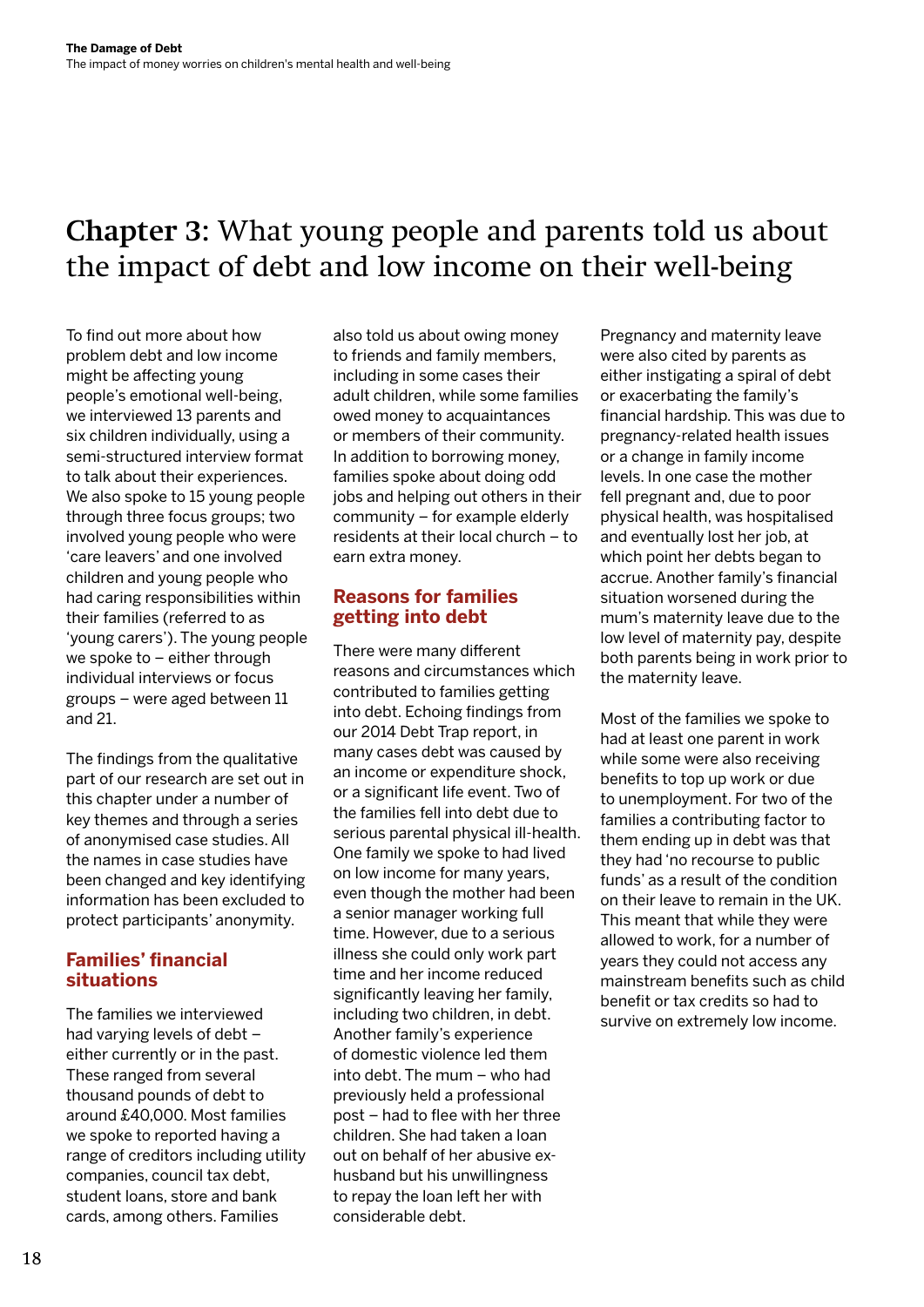'What makes me stressed about debt is when I don't have money to do stuff, no money to pay this off. When I've got to the point I've got no money, I feel anxiety. I feel shook up.'

Care leaver, 21

#### **Feelings of stress, anxiety and depression**

Most of the parents and children we spoke to said they felt stressed, anxious or depressed as a result of their experiences of living in debt. Some parents spoke about specific symptoms which they had experienced, such as migraines, teeth grinding, being unable to sleep at night, and feeling depressed.

Parents found it very difficult and distressing not being able to afford to buy their children even basic things and continuously having to say no. As one parent explained: 'this year [for my son's first] birthday I was in a hostel…I couldn't even afford just one drink [for her son]. I couldn't do nothing. You know it hurts, you know when you see your baby, when you go out and he wants something. You can't afford it. He starts crying… it's just difficult…You know the basic things your child needs, you can't afford it. It's very horrible.'

Parents and children also found it very distressing when bailiffs came to the house to remove items or to force them to leave the house, and children witnessed this first hand. One mother described the harrowing experience of being evicted from her accommodation with her infant son. They were forced to leave their home and she could not carry his toys with them: 'They just came that morning. I

could only take the things that I could carry. He was crying because…his bed, his things, they were taking it out, they took us out, he just started crying and screaming and he didn't want to go out of the house…Anything [her son] pointed at I carried it out...

#### **Case study – Angela, mum**

Angela had been working long hours, juggling repaying her debt and trying to provide for her children: 'My priority was for my children to be warm during the winter and have something to eat, have some clothes to own and make them happy. I know [the debt] was owed but my priority was on my children, so yes it was a worry.'

Her situation was complicated by her immigration status. She has lived in the UK for many years and has permission to live and work here but not to claim any mainstream benefits. Like thousands of other families, she has a condition on her permission to stay in the UK called 'no recourse to public funds'.48 This means not being able to get tax credits or child benefit or access passported benefits like free school meals or free childcare for disadvantaged children. Although this is not the reason why she got into debt in the first place, living on low income and not being able to access top-up benefits has exacerbated her debt situation and put additional pressures on her and her children.

'I couldn't sleep because I panicked that my children will not eat…my wage went to pay my rent and then childcare, if I didn't pay childcare I couldn't work to even pay for the rent…I was just working like 70 hours a week, and it still wasn't enough…In the night I would be just crying. I don't even want to get up from bed, I didn't want to even draw the curtains. I was on that medication, still I was panicking, I was worried every day.'

She described a time when council tax collection had taken money out of her wages. After paying her rent, she was left with just over £1 per day per person to feed herself and her children for the month. And she still needed to pay for child care in order to be able to work. When she sought help from the council they wrongly advised her to apply for benefits that she was not entitled to: 'I said I'm not entitled for it and I will break the law if I go and take it. And they're like, you have children so you have to take it…And they didn't want to know… So council tax was the one that really made my life really, really hell.'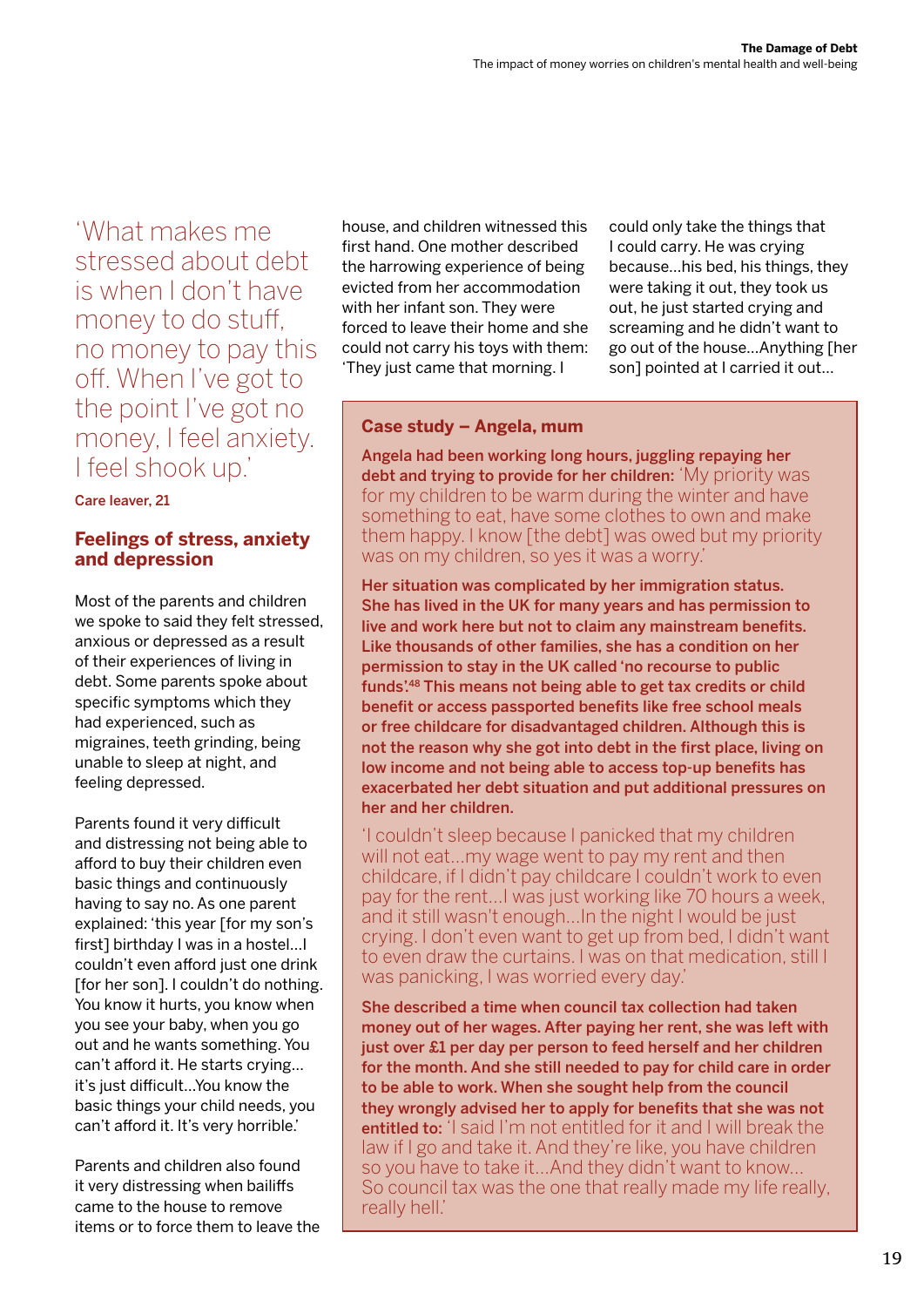I had to carry things on my head, put things on the buggy.'

It's important to acknowledge that a number of families experienced other types of problems which could also be associated with these feelings – such as stress related to poor physical health or family breakdown, and depression related to past experiences of trauma, and physical and psychology violence. For example, one parent was taking antidepressants. It's not possible to know whether this was the result of her experience of debt or a combination of issues including domestic violence. However, when she described the symptoms it was within response to being asked about the impact of debt on her well-being.

Nevertheless, in our interviews parents and young people were clear that their money situation and specifically the debt they had or were experiencing made them stressed, anxious and depressed. Further research is needed to further explore the causal links between debt and children's mental health.

### 'I feel like I can't do anything, I feel really useless when I can't do anything.'

Care leaver, 21

#### **Lack of control and choice**

Both young people and parents spoke about how being in debt made them feel like they didn't have control over their lives and that they lacked choices. For

parents it was often about making impossible decisions on whether they could provide for and take care of their children or pay off their debts. One parent described being in debt like 'imprisonment'. She said: 'If I had a choice I would want to [pay] even it's like £5 each [to] everybody for now...or to hold on for some time until I get my feet back you know…But I don't have a choice in the matter. They just told me this is the amount they will take because they've calculated the income I'm getting in a month. So this is the amount they will take.'

One care leaver in our focus group described how falling into debt led to a spiral of other things going wrong in his life: 'things can just rapidly come out of control and one effect can be drastic'.

Another care leaver described how he gambled to try and keep some control over the stress and anxiety of being in debt: 'When I was really down, I was really stressed about money and then I gambled it… We've all got things that we use to get out the stress. Some of us are in this situation and you don't know what else to do when you're stressed. We've all done it, some of us smoke or drink. We've all got different methods to control it. Sometimes that's why I gambled, I didn't know what to do. It didn't make things better.' This echoes previous research highlighted earlier, which suggested that for some young people, particularly those who are on their own, being in financial difficulties including debt can lead to risktaking behaviour.

#### **Case study – Adam, child**

Adam, his mum and two younger siblings had been living on low income and been in debt for a number of years previously. He said that having money problems makes people feel stressed and sad. He said his mum gets stressed a lot. He worried that he was taking a bit too much money from his mum and using it for lunch, knowing she was trying to save. He thought other young people his age don't have to worry about these things.

'You can't have everything you want, but like the little things we couldn't get because of the money situation and my mum having to pay the bills and paying off her debt.'

During the time when his mum worked long hours to provide for the family and pay off the debt, he and his siblings were with childminders. This meant that he missed out on activities like football, which he loved.

'I wouldn't go down that route again after what I have [seen] with my mum…Mum was saying this to me the other day: "Everything I have been through I don't want you to go through this. I want you to be donating to the charity and helping the people that need it and not people having to donate to you.'' '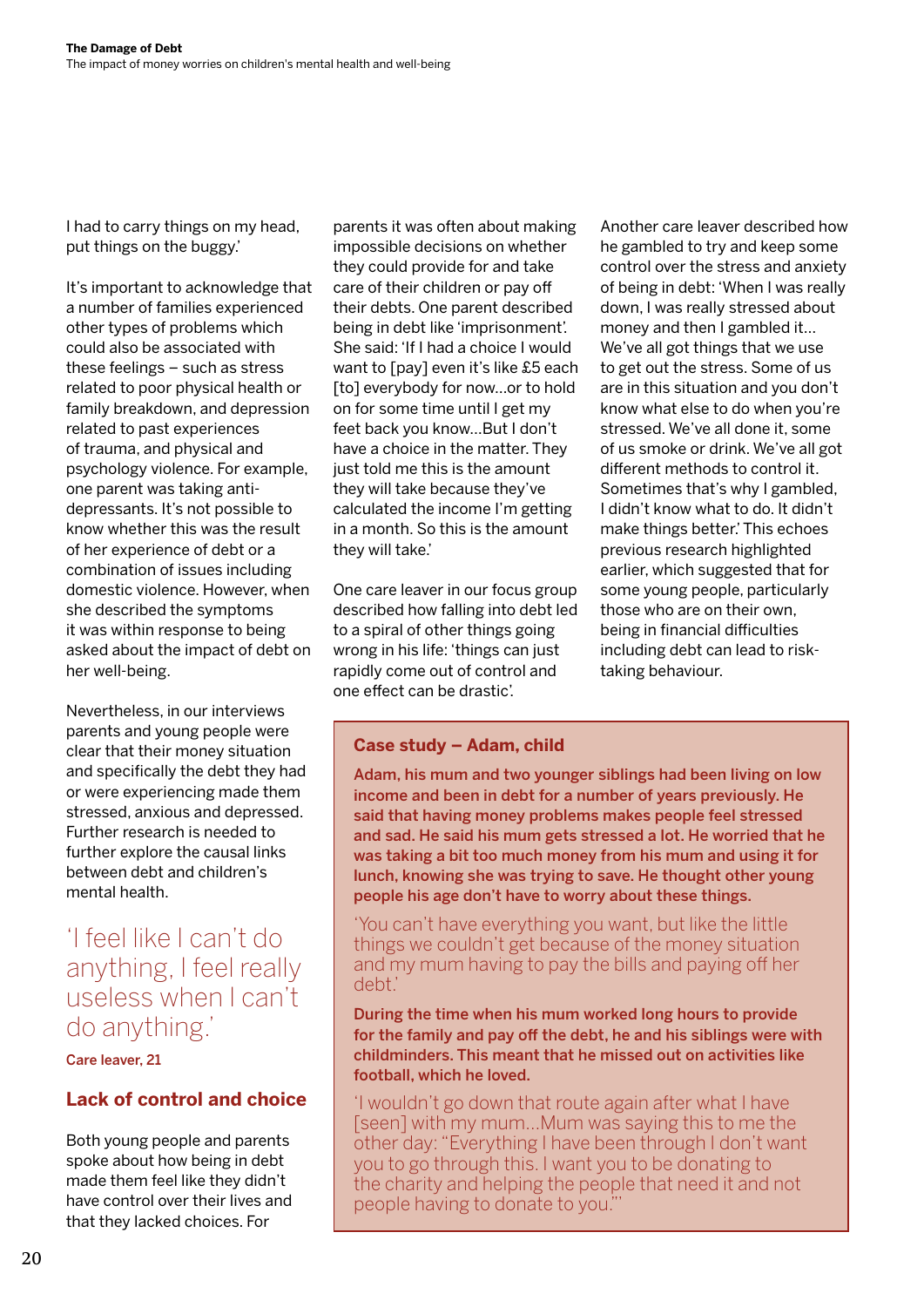'I've had emotional problems, I didn't always think I could talk to someone, I just wanted to sling myself in the gutter. When you feel that low, you don't feel like talking to anyone. You feel worthless.'

Care leaver, 21

#### **Shame, embarrassment, failure and self-blame**

One of the key themes to emerge from this research was the extent to which both parents and children felt ashamed or embarrassed about their situation, and felt they were to blame or that they had failed in some way. For example several parents blamed themselves and felt embarrassed for not being able to manage their money well. One mum said she felt deeply ashamed to have got herself into the predicament she faced.

Children we spoke to also talked about the embarrassment they felt, particularly around being in poverty and not being able to afford normal things like their friends. One boy said he was laughed at by his peers at school for having to use his mum's phone. One young person said he was very anxious about his family's money problems and wanted to help, but was ashamed because he could not find work, despite sending out lots of applications. He felt that he needed to provide for the family and worried whether

he was doing enough, or whether he was being lazy. He described this as a constant state of worry and discussed feelings of failure.

For some of the young people we spoke to who were living independently, the embarrassment of being in debt often led to their situation getting worse as they tried to ignore the debt in the hope that it would go away.

'I remember about my council tax, I didn't want to tell anyone, I was embarrassed, I thought my key worker would give me grief. I just thought to myself "if I don't tell anyone, it'll go away''. When it did come time to get help I realised if I were to have sorted it out a few months ago, it would have been fine. I would have been put on a pay plan, it would have been fine. The same thing would have happened, but I wouldn't have been sent to court, I

wouldn't have got an £80 fine. The woman [in court] even said that she said "why didn't you come talk to us?" but I thought it would be easier to ignore it.'

Care leaver, 19

#### **Pressure on family relationships**

Previous research from The Children's Society has highlighted that families trapped in problem debt are more than twice as likely to argue about money problems, leading to stress on family relationships, and causing emotional distress for children.49 In our interviews for this research, parents and children spoke about how pressures from having debt caused relationship tensions, including arguments between parents and children because they could not afford certain items. One young person said that seeing her mum stressed and upset caused her and her brother to argue because they had different ways of dealing with it.

Many of the young people and parents also spoke about not being able to socialise with friends or extended family, and not being able to go on outings. This left them feeling excluded and isolated, not having others to share their concerns with and feeling confined within the family environment. One parent reflected that having debt takes you away from having quality time to spend with your children.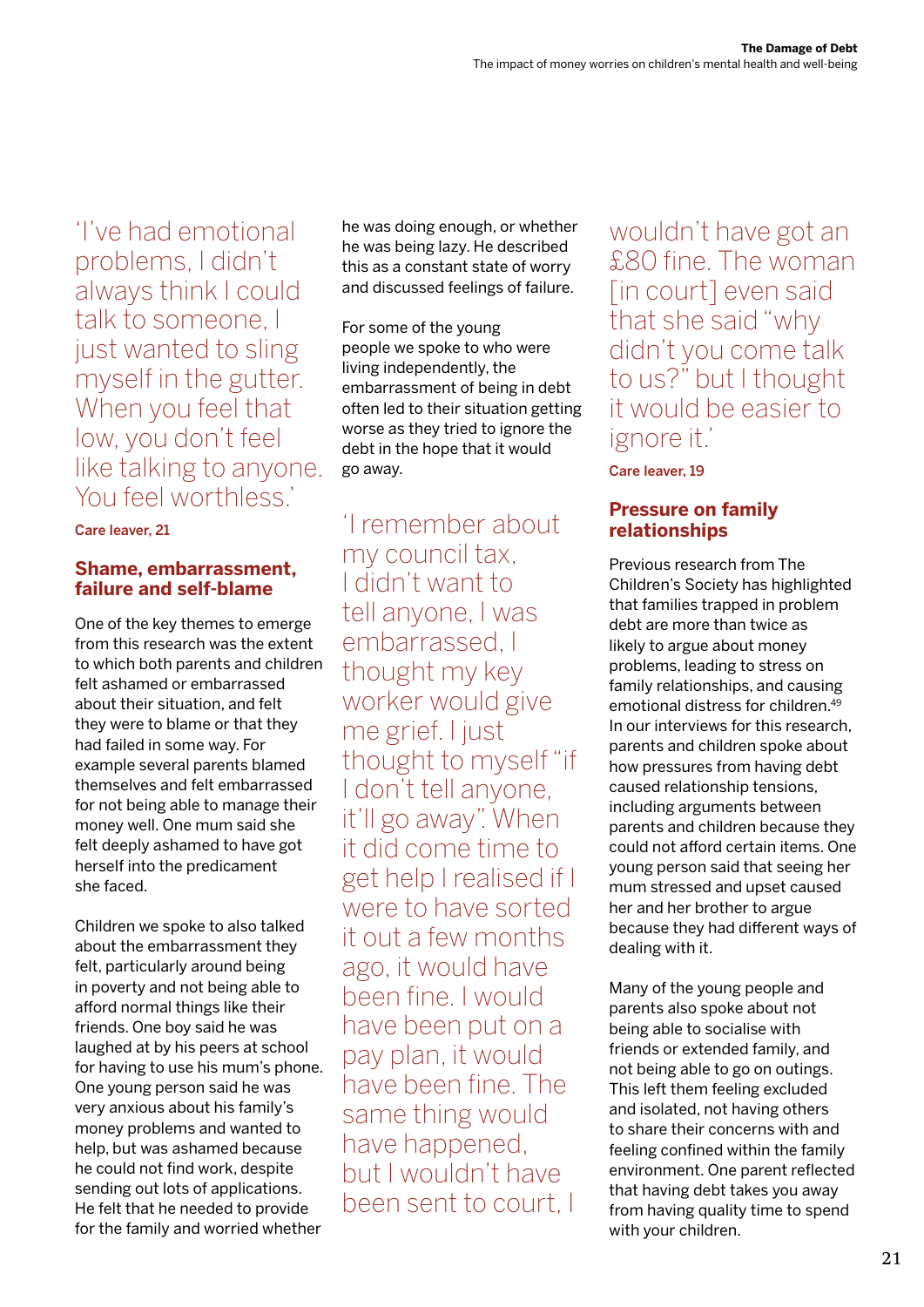On the positive side, one young person felt that the experience of facing problem debt – as well as causing arguments within the family – had also brought her family together in some ways. She said it taught them the value of money, and made them appreciate what they have. She described how they looked after each other and gave their mum moral support. Since their financial situation has improved, this young person also said that her mum is a lot happier now as she doesn't have the strain of so many debts and having to worry about keeping a roof over their head. Nevertheless, overwhelmingly it was clear that problem debt generally had a damaging impact on family relationships.

### 'When you are at minus your money.'

Child, 11 – when asked what debt meant to him

#### **Difference between living in low income and being in problem debt**

Parents and young people were asked about how living in debt differed, if at all, from living on low income; was one better or worse and if so why? According to the families we spoke to who had experienced both at some stage, a number of parents articulated that living with debt was worse than just living on low income. One parent explained that if you don't have money to spend, you just don't have it and then you can probably work towards getting it. But if you are in debt, you have to work first to get the money to pay somebody else. But then you

don't have any money to spend on the things you need for you and your children. One parent said that being in debt feels like 'you take two steps forward and it brings you back, ten steps back'. This highlights the often demoralising nature of living in debt – a sense of 'working for nothing'.

However, for others, living on low income could also be worse. Not having enough money meant not being able to feed their children, while repaying a debt could be put off. One parent reflected that if you were just in debt, you could 'buy some time' and pay the bills later, while not having enough money had a more immediate impact on children's welfare because it meant not being able to put food on the table. Other parents felt

that both – low income and debt – were just as difficult as each other, as both positions relate to not having enough money, which caused them immense stress. The difficult tension which exists between making sure children have a decent standard of living and dealing with debt repayments may lead to families being pulled into a spiral of increasing debts.

These findings chime with the findings from the quantitative analysis of children's mental health which highlighted the links between the number of debts that families had, their level of income and their self-reported financial difficulties. Specifically, children living in low income families experiencing financial difficulties had poorer mental

#### **Case study – Katharine, mum**

Katharine lives with her husband and her children. Both she and her husband are in low paid jobs – one works full-time. They receive some top-up benefits to support one of their children who has a disability, however money is very tight and monitored closely.

The family is working with a debt advice charity who have supported them in repaying debts after they became unmanageable. This worked well until recently when one of their debts was sold on to a debt collection company who have since been harassing the family for immediate repayment. Katharine says they call constantly and have no regard for her children, including her youngest child who is agitated by the frequent phone calls. This has increased the parents' stress and anxiety. Katharine says she has been depressed at times and anxious about people coming and taking away their belongings.

They have tried to shield their children from the stress and worry the debts have caused and are keen to make sure the children do not fall into a similar situation, particularly as the oldest child has started receiving offers for easy credit.

Katharine is determined that she will not lose their home and will repay the debts. She will continue to put her children first when it comes to food and warmth.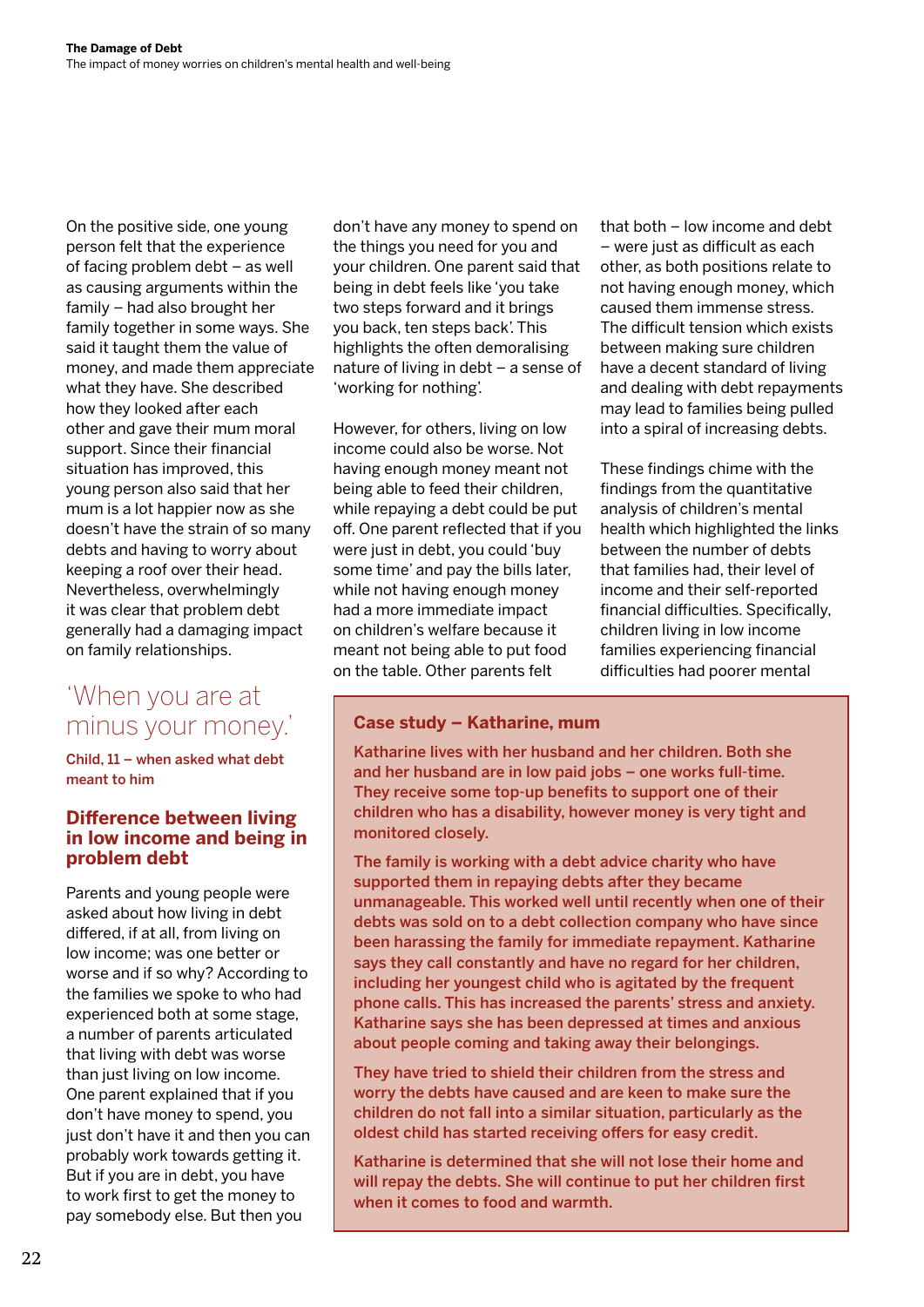health. This problem appears to be compounded by the presence of multiple debts. For children in families on higher income who do not face financial difficulties, their mental health stayed relatively constant regardless of the number of debt types in the household.

#### **Difficulties caused by having multiple creditors**

The interviews with families helped to shine a light on why – as our quantitative analysis suggests – having a higher number of creditors may be associated with greater levels of mental ill-health and lower well-being in children. For families, having multiple creditors had both a direct and an indirect impact on children. For example a number of parents spoke about being harassed and hassled by different creditors – whom their children would be exposed to directly in the form of receiving regular letters and phone calls, and having bailiffs come to the house – and the anxiety and fear this had caused them and their children. One mother said that for a period of time she received phone calls virtually every two or three hours from one creditor and emails every two or three days from others.

'You know with debt, constantly they are calling you, they are harassing, they are sending you letters. Some of them do turn up on your door.' In addition, children were also affected indirectly by witnessing the pressures that debt had on their parents:

'It's weighing me down. It's frustrating…They ring, it's a heavy burden, it's very, very tiring. It drains all the strength in you…it's too much a heavy load for me to carry.'

Mum with one young child

#### **The need for a 'rest period'**

When asked about what would help them to better deal with their debts, some parents and young people spoke about needing a break between when they got into debt and when interest and charges accumulated to get their finances into order. One parent suggested a 'rest period': 'to help you out or reduce your payment or something like that. Because if that was there I would've took that and that might've actually helped out…you're kind of playing catch up from that month…before you know it you've got six, seven months and you can't catch up and all the charges as well.'

Another parent said that a break would be very helpful in managing the levels of stress for her family: 'If I could get like a break until I start working…I can balance both of them [repaying debts and taking care of needs]…the stress wouldn't be much on my family.'

A statutory 'breathing space' would allow young people and families the time to seek debt advice and repay debts at a rate they can afford, free of growing interest rates and enforcement action. When we proposed the idea to some of the young people and parents we interviewed, they supported it. As one care leaver (aged 19) said:

'[Breathing space] is stability. It sounds absolutely perfect. It's a lot of pressure to have on your shoulders. It would be good so they can look for work, rather than thinking if they can't get a job they're absolutely screwed… it should be used as a platform to help them out of debt.'

Care leaver, 19

#### **Help with managing multiple debts**

A number of families had used services which allowed their multiple debts to be managed in one payment. They said that having to deal only with one organisation made things easier and less stressful and it meant only having to make one payment. One parent said that the organisation managing her payment had been able to negotiate a lower repayment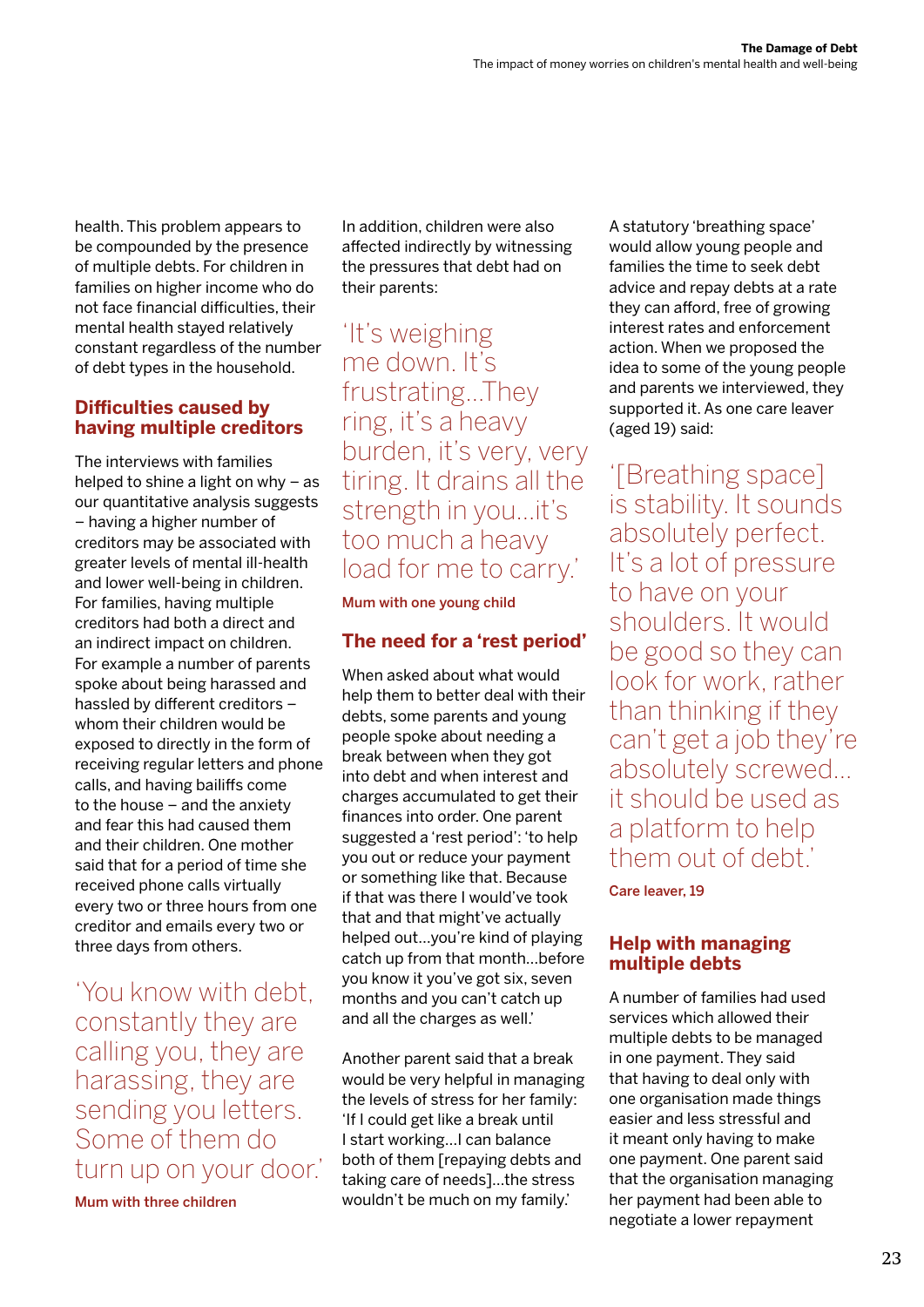which she had tried to do herself but had been unsuccessful. On the other hand, a number of parents we spoke to were wary of accumulating additional charges and legal fees for consolidation services which they felt were adding to the family's overall debt.

#### **Support through specialist services**

Some parents also spoke about having local support groups or other adults to talk to about their issues – including counselling, for example. This was particularly important for single parents who felt very isolated and did not have partners to share the emotional burden with.

'That would be great. If at least someone, that you can offload on…someone to at least talk to. Someone that will guide you, someone that can help you see ways that you could ease the stress and the pain, would be great.'

Mum

#### **Case study – Rebecca, teenager**

Rebecca seemed to be aware of the debt that her family was in, including the types of debt that her mum was struggling with. She said that her mum had arrears with rent, gas and electricity, and there were times when it was a struggle to put £5 on the meter.

Rebecca said that she supported her mum practically and emotionally. Practically, she said her mum would ask her advice about how to handle her debts and where to put her money, and they would work things out together. Emotionally, Rebecca said that she would know when her mum was upset, and wanted her mum to talk to her about it rather than keep her worries to herself.

Rebecca said that the low point of being in debt was feeling fearful that they would lose their house and everything they owned. She described never being able to go out and being stuck in at home with nothing to do but to watch TV. She couldn't even afford the cost of a bus fare to go out with her friends from school. In comparison, it seemed to Rebecca that these school friends could do whatever they wanted, including taking driving lessons and going on nice holidays.

The family's financial situation has negatively affected her relationships with friends, family members and with staff at school. Rebecca said that the debt and money problems meant that they couldn't see their extended family. It meant they missed out on weddings and family holidays.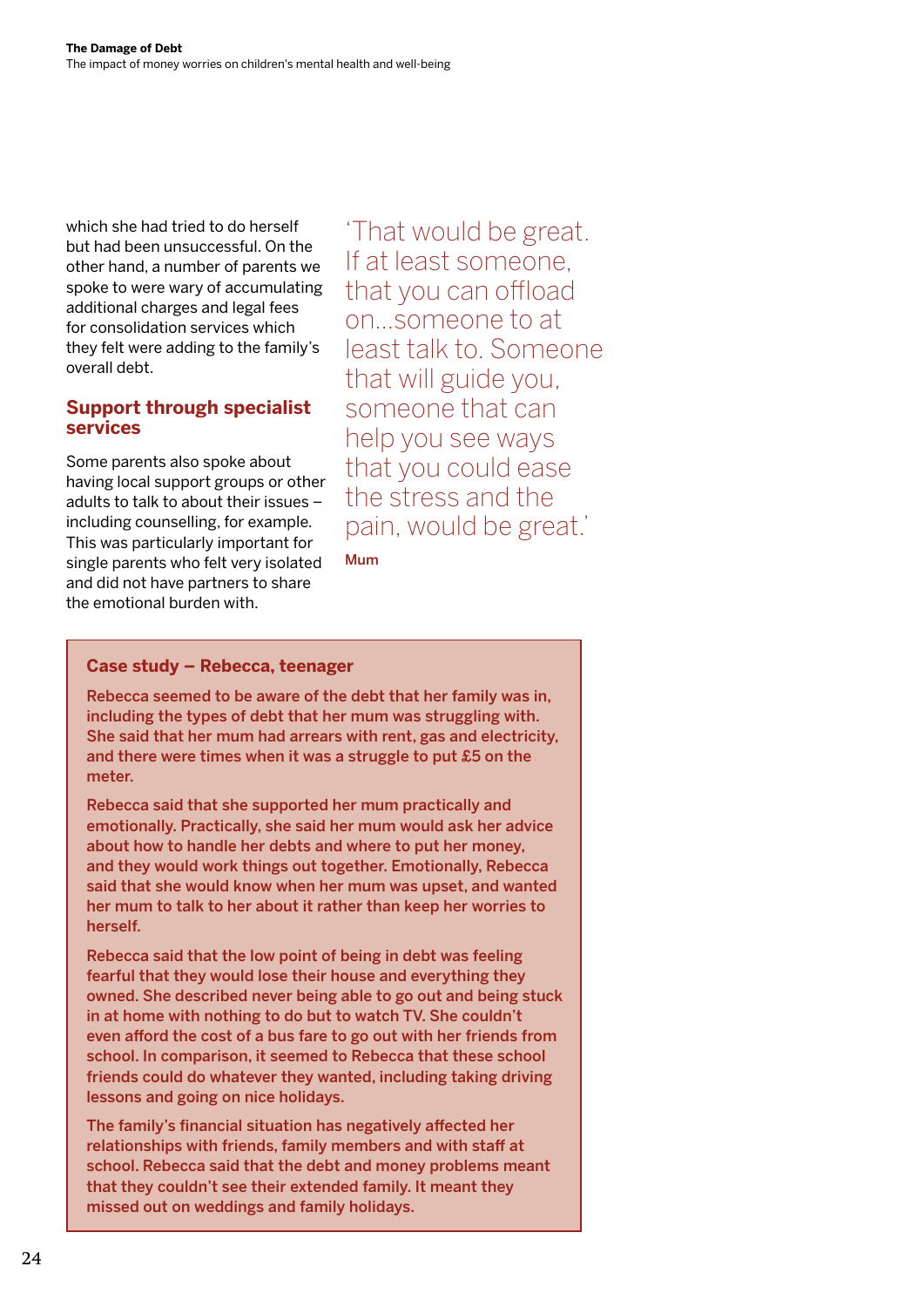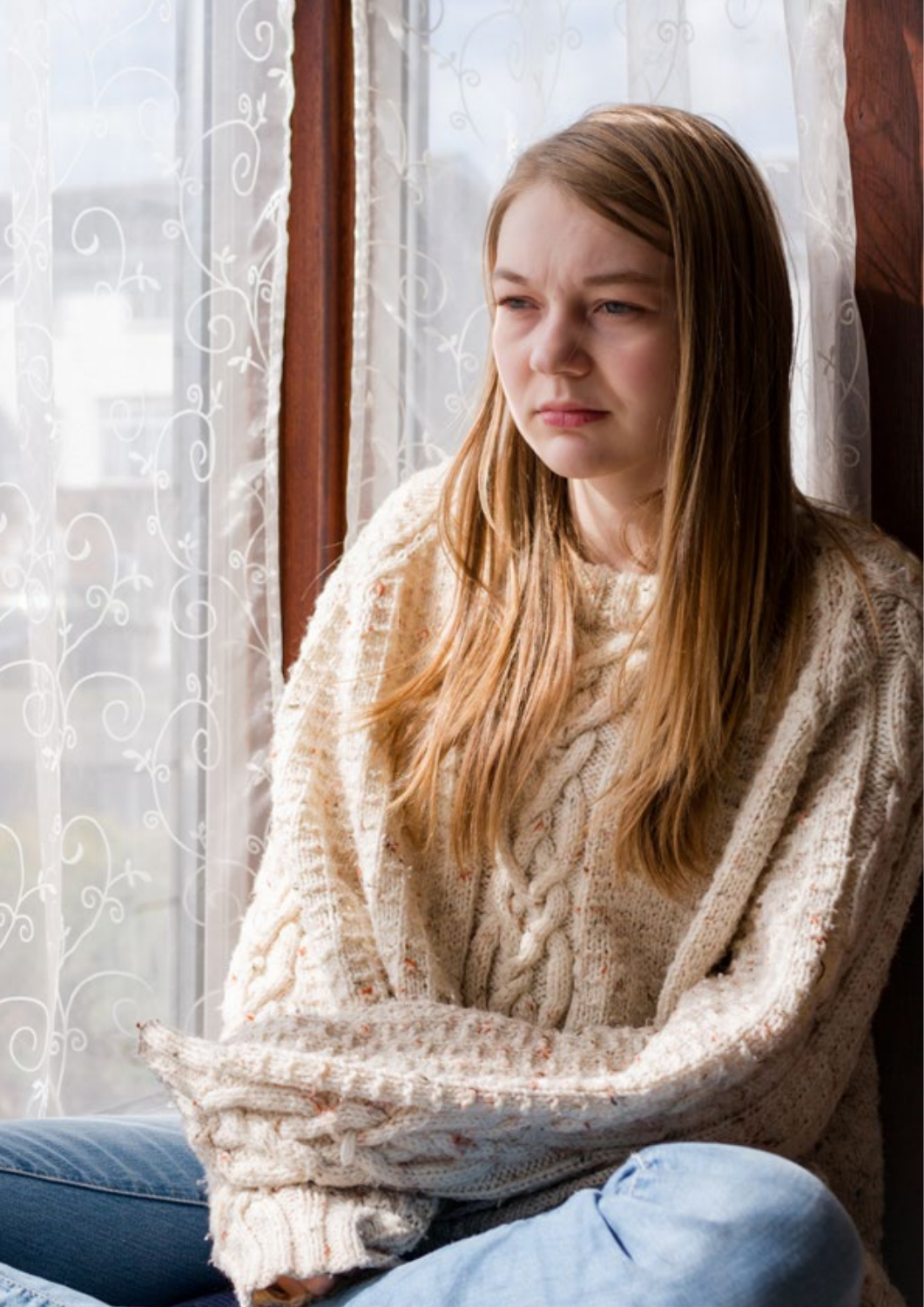### **Conclusion and recommendations**

Our research has highlighted that there are clear links between family debt and children's mental health and well-being. Our quantitative analysis of the Millennium Cohort Study showed that, rather than their total amount of debt, **in low income families experiencing financial difficulties, the more debt types a family has, the greater the risk of mental health problems in children.**

However, the research also showed that the potential impact of multiple debt can be mitigated by income and financial security, so that in high income families with no reported financial difficulties, there are no associations between numbers of debt and children's mental ill-health.

The analysis also found that, regardless of how many debts their parents had, children in poorer families were more likely to suffer worse mental health than their more affluent counterparts. We may conclude that both family income and multiple debts have an impact on children's mental health. **Children appear to be protected from the negative impacts of multiple debts on their mental health if they are in higher income households and are not experiencing financial difficulties.**

Our analysis of data from our survey of children's subjective well-being found that around 5% of children and young people are predicted to have low wellbeing in households who have no difficulties with debt. In comparison, in households facing arrears 23% – almost a quarter – of children and young people are predicted to have low wellbeing. This means that children in households who have debt with arrears are **five times more likely to have low well-being than those with no difficulties with debt.**

Our interviews and focus groups with children, young people and families highlighted why this may be happening in some cases. Participants spoke about the stress, anxiety and unhappiness they felt about their debt situation; of being **constantly harassed by multiple creditors** by telephone, email, letters and in person. Debt led to arguments within families, and it meant that families felt isolated and trapped. Both parents and young people talked about feeling **ashamed and embarrassed by their debt situation; they blamed themselves and felt they had failed**.

In addition, some families faced additional challenges and pressures on their well-being and family life – such as having faced family breakdown, domestic violence or being ineligible for basic benefits. Living on low income was a key factor in making life difficult for families, leaving some feeling they had no other choice but to get into even greater debt. Families felt they faced impossible choices between

keeping their children fed, warm and clothed or paying off their debts to prevent them from spiralling out of control.

Based on the evidence gathered in this research, we have developed the following policy recommendations which, if implemented, could have significant improvements for children's well-being and mental health outcomes:

#### **'Breathing space'**

**The Government should introduce a statutory 'breathing space' scheme to protect families with children under 18 and young people living alone for the first time from default charges, mounting interest rates, collections and enforcement action.** 

The Government should work with creditors, the free debt advice sector and others to develop a statutory scheme which would:

- Provide a year-long 'breathing' space' scheme of protection from mounting debt.
- $\blacksquare$  Support families to put in place a longer-term debt repayment plan which is affordable for the family or young person.
- Prevent additional fees and charges from being levied for the period that the plan is in place.
- Place a hold on enforcement action so that children and young people aren't left intimidated and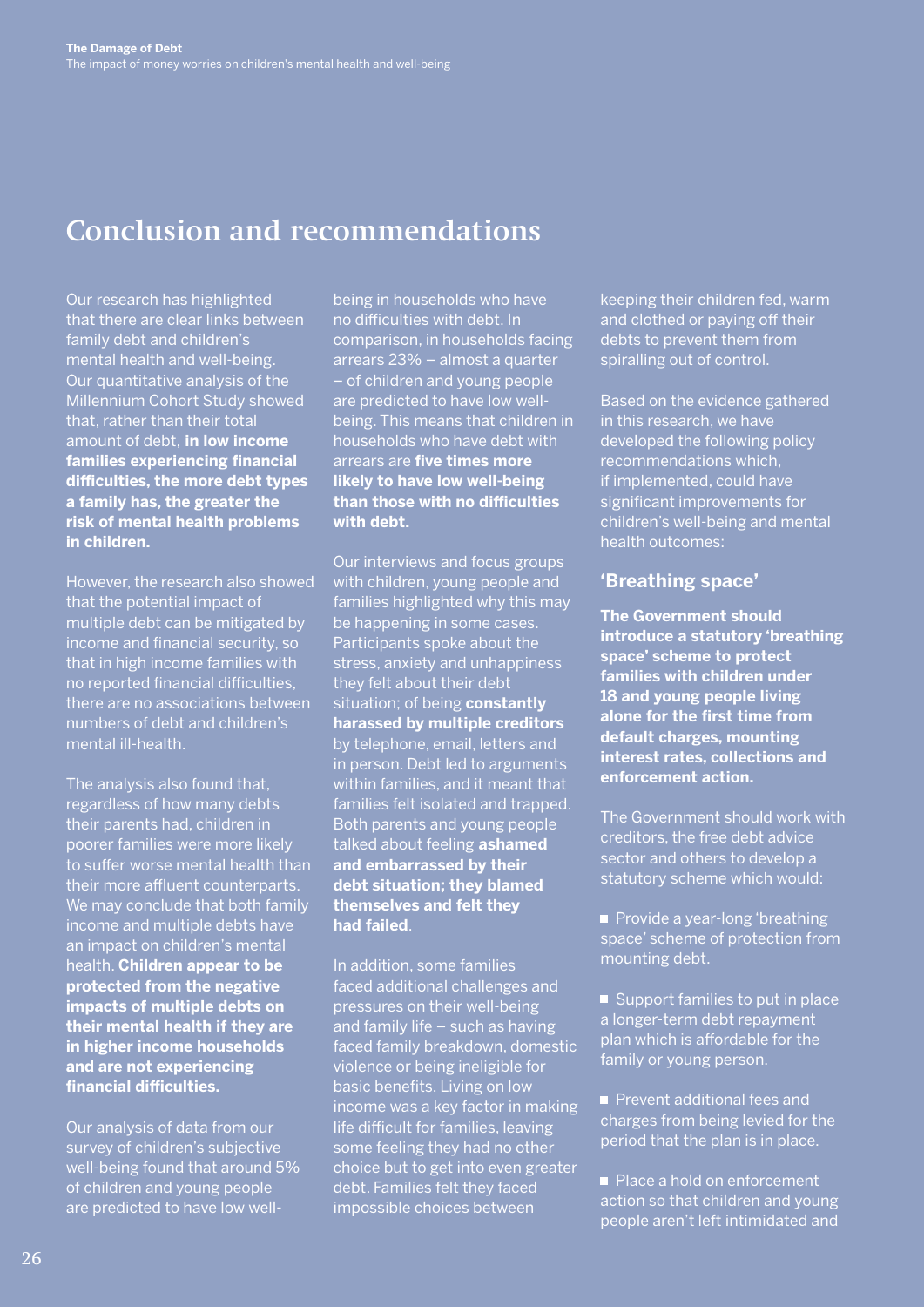scared by visits from bailiffs and the debts don't continue to accumulate.

Ensure that easy access routes are provided for the most vulnerable families and for young people living independently.

**This 'breathing space' protection period should last for one year.** The initial year-long period would help families adjust and recover from income shocks and is likely to help families with particular difficulties such as those with young children, those fleeing domestic violence and lone parents.

If, following the year's breathing space period, families would be in a position to repay their debts over time, then it should be ensured that they are able to enter a longer-term affordable repayment plan after the breathing space period ends. Where families are concerned about having to manage repayments across a number of different creditors, this could be arranged by a free and independent debt advice charity.

have no option, apart from going and getting into that kind of debt…My children have never had bikes…because I can't afford it. I can't take them anywhere. what they want…

### My daughter is very good in basketball and swimming and the teachers were recommending me to take her to that and I couldn't do it.'

Mum living on low income with three children

#### **Access to adequate income**

**Government must make sure that children's benefits and tax credits are accessible to families who need them and are sufficient to meet the costs of children in a family – whether families are in or out of work. This would ensure that children's welfare is protected and that families are not forced to take on debt in the first place.**

Our research shows that while problem debt has an impact on children's and parent's well-being, independent of income, we also know that living with low income also has a negative impact on a range of children's outcomes including their mental health. Living on low income means that parents are not able to provide their children with the basics such as food, clothing and support to participate fully in education and other activities to fulfil their potential. It also means that in some cases, families have no choice but to borrow money to make ends meet and so fall into debt, exacerbating their situation and putting further pressure on parents and children.

Last year the UK Government announced that most key children's benefits and tax credits will be frozen for four years – including support for children within Tax Credits and Universal Credit. The Children's Society calculated that more than 7 million children will be affected by this, with 5 million (around two thirds) living in working families. This change will make it increasingly hard for families to afford a decent standard of living, and will make it more likely that families take on debts in order to maintain living standards. Forecasts predict that costs of living will have risen by around 12% by the end of the decade50 and this decision will have a significant impact on the number of families, both in and out of work, living in poverty. **The Government should reverse the decision to freeze children's benefits and tax credits for four years.**

**The Government should remove the 'no recourse to public funds' condition on families with children who have leave to remain in the UK** so that families are not forced to rely on local authority support and are not forced into debt or destitution.

#### **Better joined up and informed local services**

**Every local authority should have a debt collection strategy that protects children by making sure families in receipt of council tax reduction are not referred to bailiffs, and that families are offered a local breathing space period when they first fall into debt on their council tax bill.**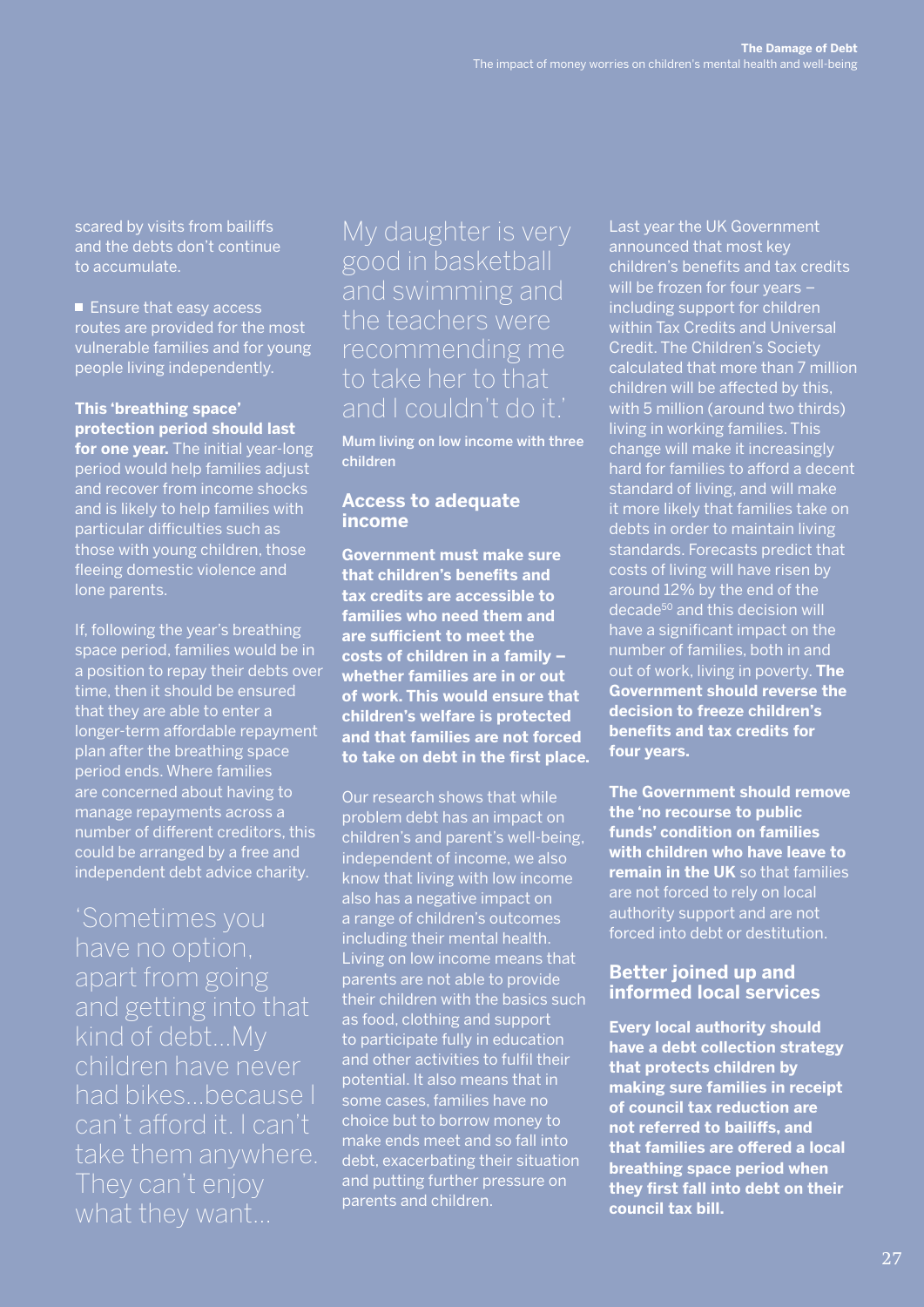Local authorities need to make sure council tax debt and its collection processes do not undermine other functions like **social care and family support and local welfare assistance schemes**, which need to step in when families are struggling to repay debts and are dealing with significant mental health and emotional well-being issues. This is important to make sure that where families are already receiving local authority support – such as family support interventions, domestic violence services, and support for those with 'no recourse to public funds' – council tax enforcement services are not adding additional pressure on children and families to repay, but are instead working constructively with families to repay debts in a manageable way. Not referring families in debt on their council tax to bailiffs (and in particular low income families in receipt of council tax reduction), and offering their own 'local' breathing space scheme to those struggling with repayments, are both ways that local authorities can make sure that they are supporting families in debt as best they can.

Councils should make sure that council tax debt collection services can refer families struggling with debt to their **local welfare assistance schemes** where they need emergency support, to ensure they are supported in a holistic way by different council services.

'Instead of just taking it out of her bank without telling her or asking, they should like make an agreement where she pays them a certain amount every month but so she can still afford things at the same time.'

Young person – talking about how her mum could be helped to repay their debts

#### **Escalation processes**

**Creditors and debt collectors should not engage bailiffs for collecting debt for families with children under 18, especially for the most vulnerable families or for young people who are living independently such as care leavers.** 

Our research has shown that using bailiffs has a particularly damaging impact on the emotional wellbeing of children. Additionally, using bailiffs incurs an additional cost for families who are already struggling. The most vulnerable residents and those living on a low income could be protected by adopting a policy of not engaging bailiffs where families are in receipt of council tax support or making deductions from benefits and salaries for families already struggling to make ends meet.

We recommend that local authorities and other creditors prevent escalation of debt collection by **ensuring that they always signpost families in difficulty to independent debt advice, and that they work with families to put in place affordable repayment plans for them, to make sure children's welfare is protected.**

#### **Counselling and mental health support services**

**Debt advice providers should review their approaches to make sure they ask about the mental health and well-being needs of children in the household and are aware of – and able to refer to – appropriate local services where they have concerns about any child. In addition, greater awareness is needed among health and mental health providers of the impact that debt and poverty can have on children's and parent's mental health and well-being.** 

Across a range of services, levels of Government and decisionmakers, greater recognition is needed that debt and poverty are associated with significant stress, anxiety and feelings of depression in children and parents. Clinical Commissioning Groups and providers of mental health services should regard **living in financial hardship, including problem debt, a complexity factor** that is likely to impact on children's and parent's well-being and mental health and/or exacerbate pre-existing mental health conditions. Where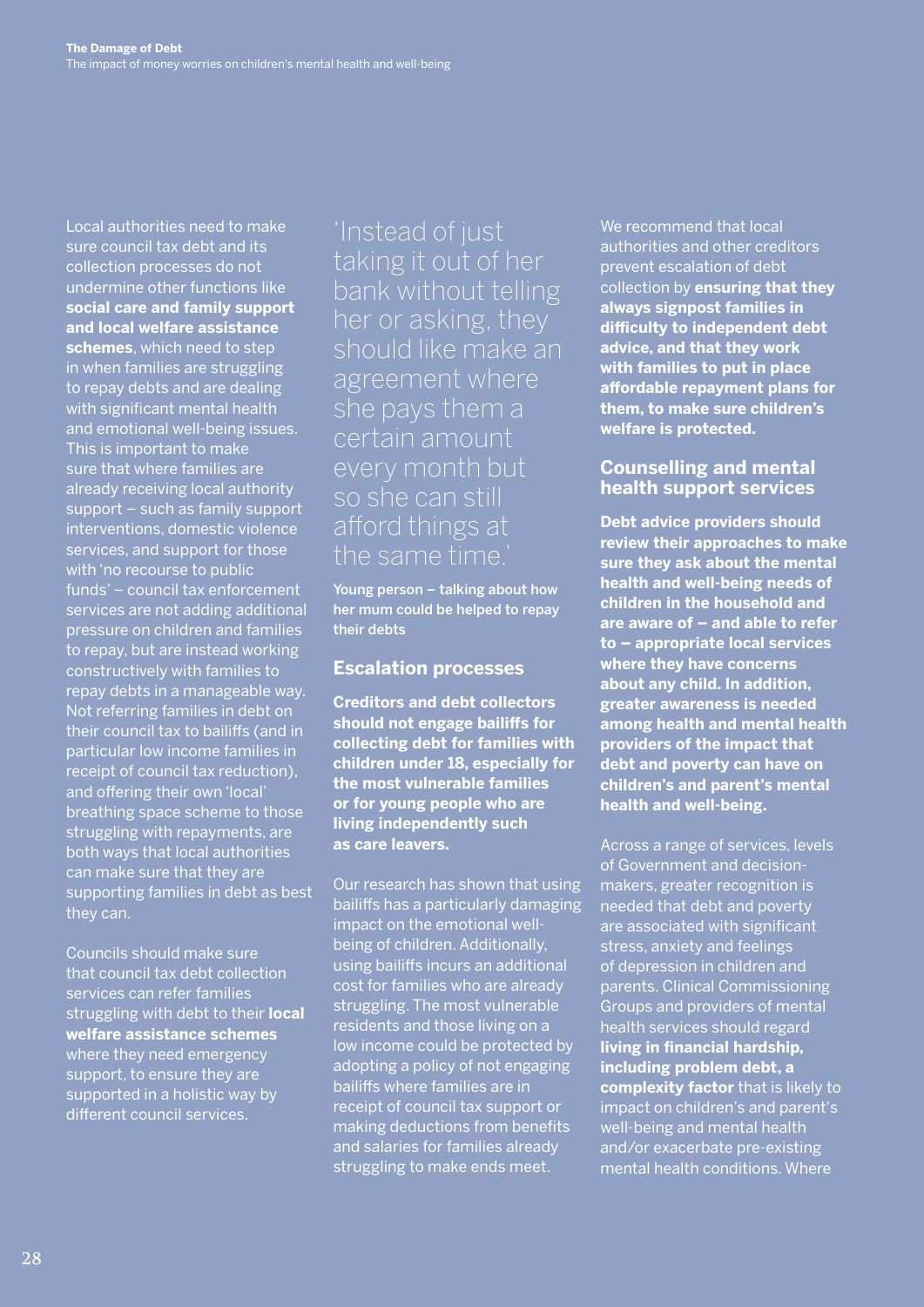living in problem debt has been identified as a **contributing factor to a child's mental ill-health**, professionals – including GPs and teachers – should signpost children and their families to local counselling services, including through schools to enable universal access for children and young people.

Within its remit to reduce health inequalities both locally and nationally, Public Health England should consider the impact that debt has particularly on children in low income families and work to establish effective prevention initiatives.

**The Damage of Debt**  $\text{N}\text{I}\text{I}\text{I}\text{I}\Omega$  is a children's money mental health and we have no children well-being  $\text{N}\Omega$ ring **Water Suffocated Harassed Ignore** *Anxious Bank Panic Unpaid Council tax Fighting* **Destitute Relent Creditors Eviction** *Dad Electricity Fines Chaotic Rent Trouble Intimidated* **Scared Food Money Calling Store card Deadlines Loan Debt Guilt Shopping Liable Pressure** *Finance Anger Bleak Final demands* **Shame elm Bankrupt Frightened Poverty Bailiffs Deplet Mental health Ring ring Exhausted** *Helpless Overdue Burden Confused Mortgage Insomnia Overdue* **Worried Me Fees Gas Pain Poor Stressed Mum**

**Struggle**

*Control*

*Helpless* 

 $\overline{\text{Aggressive}}$ 

**budget** 

**Tired Interest**

*Balance Knock knock*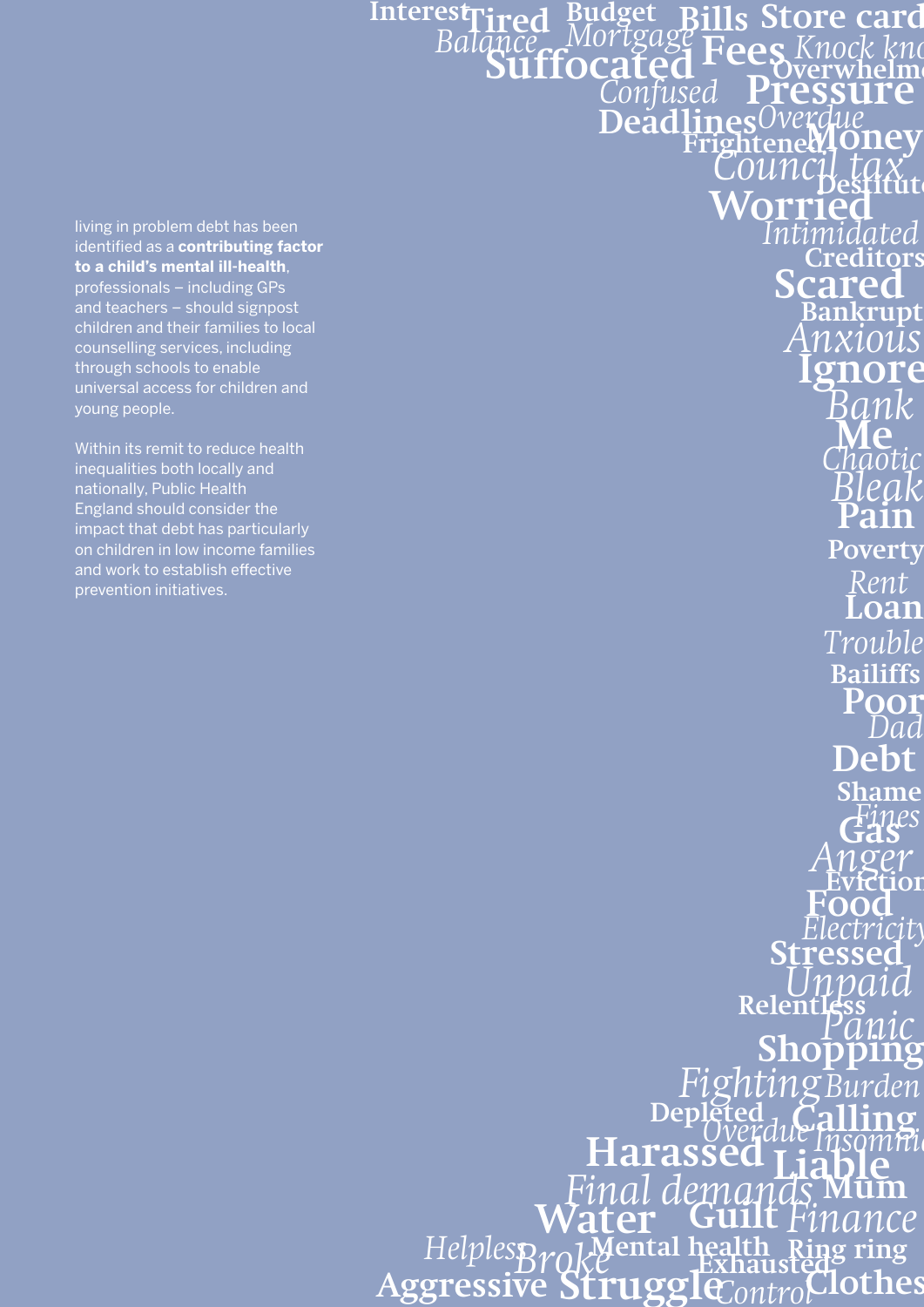#### **References**

1 For this report, the phrase 'problem debt' is used to describe households currently in arrears on a household bill or credit commitment as set out in our original Debt Trap report (2014). The list of household bills and credit commitments families were asked about included mortgage/rent; Council tax [Rates in Northern Ireland]; electricity, gas, fuel bills; water and sewerage bills; telephone bills (including mobile phone, broadband); income tax or VAT payments; hire purchase instalments or similar (mail order catalogues, car finance, interest free credit etc.); payday loans; loans from banks, building societies or credit unions; credit card payments; loans from friends or family; TV licence; private education or health bills; child support or maintenance; and other loans/bills.

2Gibbons, D. (2014:1) 'The child welfare implications of problem debt'. The Centre for Responsible Credit. Review commissioned by The Children's Society. Accessed 12th August 2016: http://www.birmingham.ac.uk/Documents/college-social-sciences/social-policy/ CHASM/briefing-papers/2014/child-welfare-implications-of-problem-debt.pdf

3Pople, L., Royston, S. & Surtees, J. (2014) 'The Debt Trap - Exposing the impact of problem debt on children'. The Children's Society & StepChange. Accessed 12th August 2016: http://www.childrenssociety.org.uk/sites/default/files/debt\_trap\_report\_may\_2014.pdf

4Mcleod, J. (2014) 'Playday not payday: Protecting children from irresponsible payday loan advertising': http://www.childrenssociety.org. uk/sites/default/files/Playday-not-payday\_Debt-Trap-Report.pdf

5Williams, N., Royston, S., Ayre, D. & Royston, S. (2015) 'Show Some Warmth – Exposing the damaging impact of energy debt on children': http://www.childrenssociety.org.uk/sites/default/files/Show\_some\_warmth\_full\_report\_1.pdf

6Capron, L. & Ayre, D. (2015) 'The Wolf at the Door: How council tax debt collection is harming children': http://www.childrenssociety.org. uk/sites/default/files/wolf-at-the-door\_council-tax-debt-collection-is-harming-children\_PCR027a\_WolfAtTheDoor\_Web.pdf

7 For the purposes of this report we have used the same definition as set out in our report 'Dept Trap' (2014).

8This might include how satisfied they are generally with life, how well they get on with people around them, and whether they feel optimistic about the future.

9We understand differing definitions of problem debt, mental health and emotional well-being are used in other contexts and where possible, we have highlighted these differences.

<sup>10</sup>The quality and ethics of the qualitative part of our study was taken through our internal Research and Engagement Ethical Framework process.

11Pople, L., Royston, S. & Surtees, J. (2014) 'The Debt Trap - Exposing the impact of problem debt on children'. The Children's Society & StepChange. Accessed 12th August 2016: http://www.childrenssociety.org.uk/sites/default/files/debt\_trap\_report\_may\_2014.pdf

12See Table 9, pg 22 - Dept Trap (2014)

<sup>13</sup>For the Dept Trap report, the phrase 'problem debt' is used to describe households currently in arrears on a household bill or credit commitment. The list of household bills and credit commitments families were asked about is included in Appendix 1 of the report.

14Pg 22 - The Debt Trap (2014)

15Where possible, we have highlighted the different definitions of concepts and variables used in the research. For further details, see the original research.

16Berger, L.M. & Houle, J. N. (2016) 'Parental Debt and Children's Socioemotional Well-being'. Pediatrics, 137(2):e20153059.

<sup>17</sup>The research used the Behavioural Problems Index based on an assessment of mother's responses to 28 questions on their child's problem behaviour to measure their socioemotional well-being. See Zill, N. & Peterson, J.L. (1986) 'Behavior Problems Index'. Washington, DC: Child Trends for original index methodology.

<sup>18</sup>The Family Stress Model used in this research proposes that economic hardship or economic disparity leads to economic pressure, which is defined as the perceived inability to pay for basic needs, the inability to make ends meet, and having to cut back on necessary expenses. The model predicts that when economic pressure is high, parents are at an increased risk for emotional distress, such as anxiety and/or depression which, in turn, leads to disrupted family relationships. That is, parental emotional distress leads to an increase in marital conflict, which leads to an increase in harsh or inconsistent parenting. These harsh parenting practices result in increases in child internalising and externalising behaviours. Therefore, the consequences of economic problems threaten the wellbeing of children.

19Solantaus, T., Leinonen, J. & Punamäki, R-L. (2004) 'Children's Mental Health in Times of Economic Recession: Replication and Extension of the Family Economic Stress Model in Finland'. Developmental Psychology, Vol 40(3), May 2004, 412-429.

20Action for Children (2014) 'Paying the Price: can we help the most vulnerable young people avoid unmanageable debt?' Accessed 12th August 2016: https://www.actionforchildren.org.uk/media/3224/paying-the-price-can-we-help-the-most-vulnerable-young-peopleavoid-unmanageable-debt.pdf

<sup>21</sup>For example from a credit card, personal loan, an overdraft or store card

<sup>22</sup>For example, an ONS study from 2002 showed that respondents within the dataset with a mental disorder were at least three times as likely to have had their telephone, gas, electricity or water disconnected compared with those in the 'no disorder' group. The dataset consisted of a survey of psychiatric morbidity among children and adults aged 16 to 74 living in private households in Great Britain. See Office for National Statistics (2002) 'The Social and Economic Circumstances of Adults with Mental Disorders'. Stationary Office, London: http://webarchive.nationalarchives.gov.uk/20160105160709/http://www.ons.gov.uk/ons/rel/psychiatric-morbidity/thesocial-and-economic-circumstances-of-adults-with-mental-disorders/index.html

<sup>23</sup>Brown, S., Taylor, K., Wheatley Price, S. (2005) 'Debt and distress: Evaluating the psychological cost of credit'. Journal of Economic Psychology, Volume 26(5), Pgs 642-663.

<sup>24</sup>Citizens Advice (2014) 'Six in ten people in debt affected by mental health problems': https://www.citizensadvice.org.uk/about-us/howcitizens-advice-works/media/press-releases/six-in-ten-people-in-debt-affected-by-mental-health-problems/

<sup>25</sup>The relationship between personal debt and specific common mental disorders, Howard Meltzer, Paul Bebbington, Traolach Brugha, Michael Farrell, Rachel Jenkins, European journal of Public Health, pp 108-113, First published online: 20 March 2012 http://eurpub. oxfordjournals.org/content/23/1/108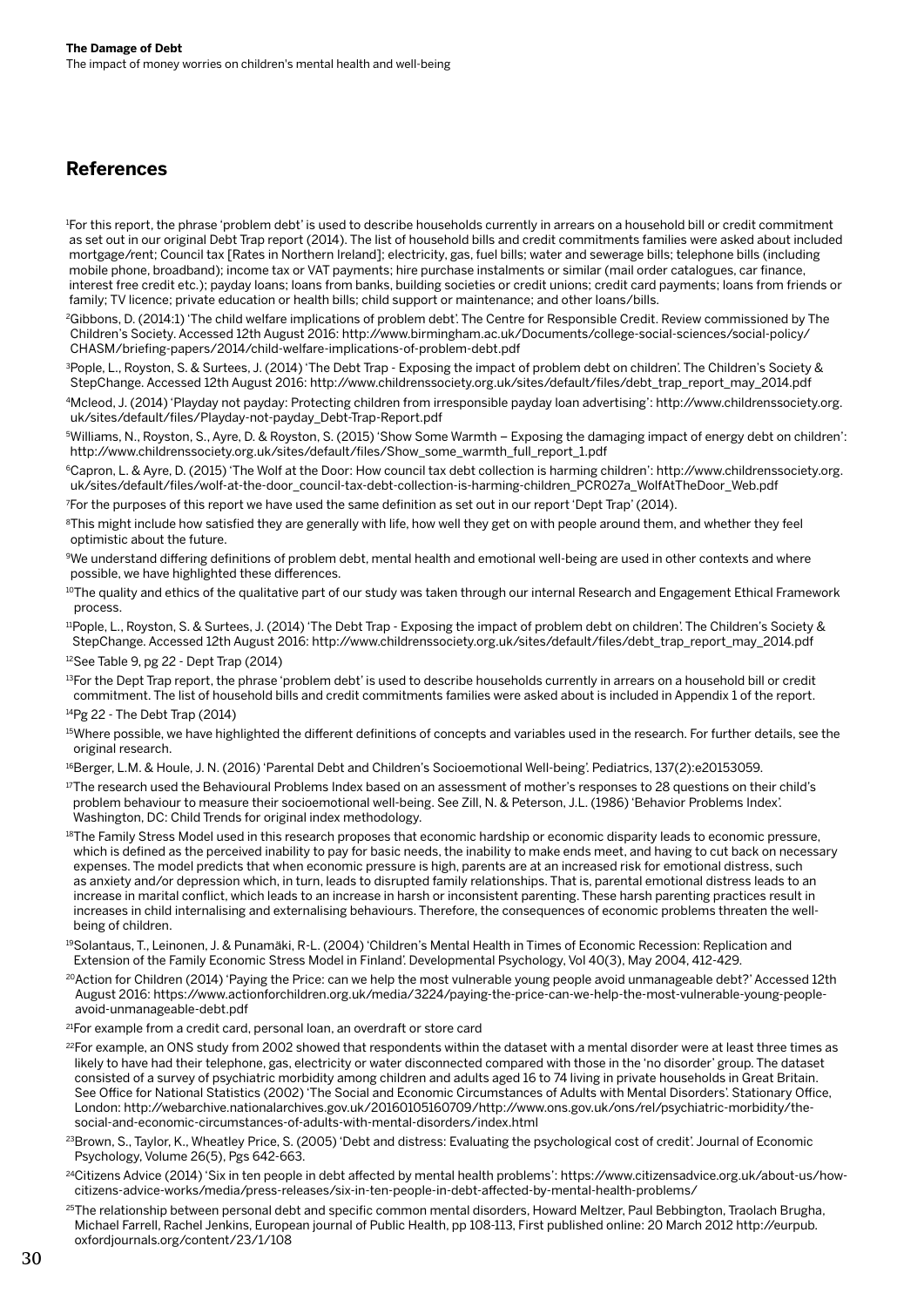26Richardson, T., Elliott, P. & Roberts, R. (2013) 'The relationship between personal unsecured debt and mental and physical health: A systematic review and meta-analysis'. Clinical Psychology Review, Volume 33, Issue 8, Pages 1148–1162.

- <sup>27</sup>Sweet, E., Nandi, A., Adam, E.K. & McDade, T.W. (2013) 'The high price of debt: Household financial debt and its impact on mental and physical health'. Social Science & Medicine, Volume 91, August 2013, Pgs 94-100.
- <sup>28</sup>The study analysed a cross-sectional nationally representative survey of private households in England, Scotland and Wales, which assessed 8,580 participants aged 16-74 years living in general households
- 29All diagnostic categories of mental disorder included in the research were based on the International Classification of Diseases (ICD) and included disorders such as psychosis, neurosis, alcohol abuse and drug abuse, and other common mental disorders such as depressive episode, obsessive-compulsive disorder, panic disorder, phobic disorder, generalized anxiety disorder and mixed anxiety/ depressive disorder.
- 30Jenkins, R. et al (2008) 'Debt, income and mental disorder in the general population'. Psychological Medicine, 38, 10: 1458-1493.
- 31The relationship between personal debt and specific common mental disorders, Howard Meltzer, Paul Bebbington, Traolach Brugha, Michael Farrell, Rachel Jenkins, European journal of Public Health, pp 108-113, First published online: 20 March 2012 http://eurpub. oxfordjournals.org/content/23/1/108
- 32Pg 1, see references 5-12 in Berger, L.M. & Houle, J. N. (2016) 'Parental Debt and Children's Socioemotional Well-being'. Pediatrics, 137(2):e20153059. Accessed 12th August 2016: http://pediatrics.aappublications.org/content/early/2016/01/20/peds.2015-3059
- 33Cooper, K. & Stewart, K. (2013) 'Does Money Affect Children's Outcomes? A Systematic Review'. Joseph Rowntree Foundation. Access 12th August 2016: https://www.jrf.org.uk/sites/default/files/jrf/migrated/files/money-children-outcomes-full.pdf
- 34Jenkins, R., Fitch, C., Hurlston, M. & Walker, F. (2009) 'Recession, debt and mental health: challenges and solutions'. Mental Health in Family Medicine; 6:85–90. http://www.mhfmjournal.com/mental-health/recession-debt-and-mental-health-challenges-and-solutions. pdf
- 35Ayre, D. (2016) 'Poor Mental Health The links between child poverty and mental health problems'. The Children's Society: https://www. childrenssociety.org.uk/sites/default/files/poor\_mental\_health\_report.pdf
- <sup>36</sup>The relates to the OECD Equivalised Household Weekly Income adjusting for household size and composition (i.e., number of adults and number of children). Further information can be found: http://www.oecd.org/statistics/OECD-ICW-Framework-Chapter8.pdf
- <sup>37</sup>Measured in GBP excluding mortgage. Those without debt were recorded as 0.
- 38This relates to the number of debt types by asking the main parent if they had debt with the following: credit card, store card, hire purchase agreement, personal loan/s, catalogue/mail order purchase, DWP Social Fund Loan, any other loan from a private individual, student loan, and other debt not listed. Responses for each debt type were added to calculate the total number of debt type. Mortgages were explicitly excluded.
- 39Self-Reported Household Financial Difficulties: the main respondent parent was asked 'How well would you say you and your husband/ wife/partner are managing financially these days? Would you say you are... living comfortably, doing alright, just about getting by, finding it quite difficult, or, finding it very difficult?' This 5-item response was recoded into a binary variable, where finding it quite difficult/finding it very difficult was coded as 1 (financial difficulty – yes) and living comfortably/doing alright/just about getting by was coded as 0 (financial difficulty – no).
- 40The Strengths and Difficulties Questionnaire (SDQ) is widely used as an international standardised instrument measuring child behaviour. Goodman R (1997) 'The Strengths and Difficulties Questionnaire: A Research Note'. Journal of Child Psychology and Psychiatry, 38, 581-586.
- <sup>41</sup>Goodman, R. et al (2000) 'Using the Strengths and Difficulties Questionnaire (SDQ) to screen for child psychiatric disorders in a community sample'. The British Journal of Psychiatry, 177(6), 534-539.
- 42Goodman, A. & Goodman, R. (2009) 'Strengths and Difficulties Questionnaire as a Dimensional Measure of Child Mental Health'. Journal of the American Academy of Child & Adolescent Psychiatry, 48(4) , 400 – 403.
- 43Children were scored higher on behavioural difficulties if mothers answered 'true' to a problematic behaviour. Each child can score a maximum of 40 points.
- 44The 15 types of debt were: mortgage/rent, council tax, electricity/gas/fuel, water/sewerage, telephone/mobile/broadband, income tax/ VAT, hire purchase agreements, payday loans, bank loans, credit card, loans from friends/family, TV licence, private education/health, child support/maintenance, and other
- $45$ For each type of debt, each adult could answer: (a) They had no difficulties with the debt; (b) They have kept up with payments over the last 12 months but finding it difficult; (c) They have been in arrears over the last 12 months; or (d) They do not have this type of debt. Households were coded as 'debt with financial difficulties' if they reported difficulties with one or more of the 15 types of debt, but did not report any arrears. They were coded as 'debt with arrears' if they reported arrears on one or more of the 15 types of debt. The third category was 'debt with no difficulties' as all households reported some kind of debt or payment.
- 46These were: My life is going well/my life is just right/I wish I had a different kind of life/I have what I want in my life. The answers to these questions were used to create a subjective well-being score (Huebner Score) out of 10 where those scoring below 5 were categorised as having low well-being.
- <sup>47</sup>In the analysis we considered the predicted probability of the scores which can be thought of as the percentage of children and young people who are predicted to have low well-being with each 'debt status.'
- 48To find out more about this, please see The Children's Society report (2016) 'Making Life Impossible How the needs of destitute migrant children are going unmet': http://www.childrenssociety.org.uk/sites/default/files/making-life-impossible.pdf
- 49Pg 5 Dept Trap (2014)
- 50Royston, S. (2016) 'The Future of Family Incomes How key tax and welfare charges will affect families to 2020' The Children's Society: http://www.childrenssociety.org.uk/sites/default/files/the-future-of-familyincomes-embargo-23-2-16.pdf